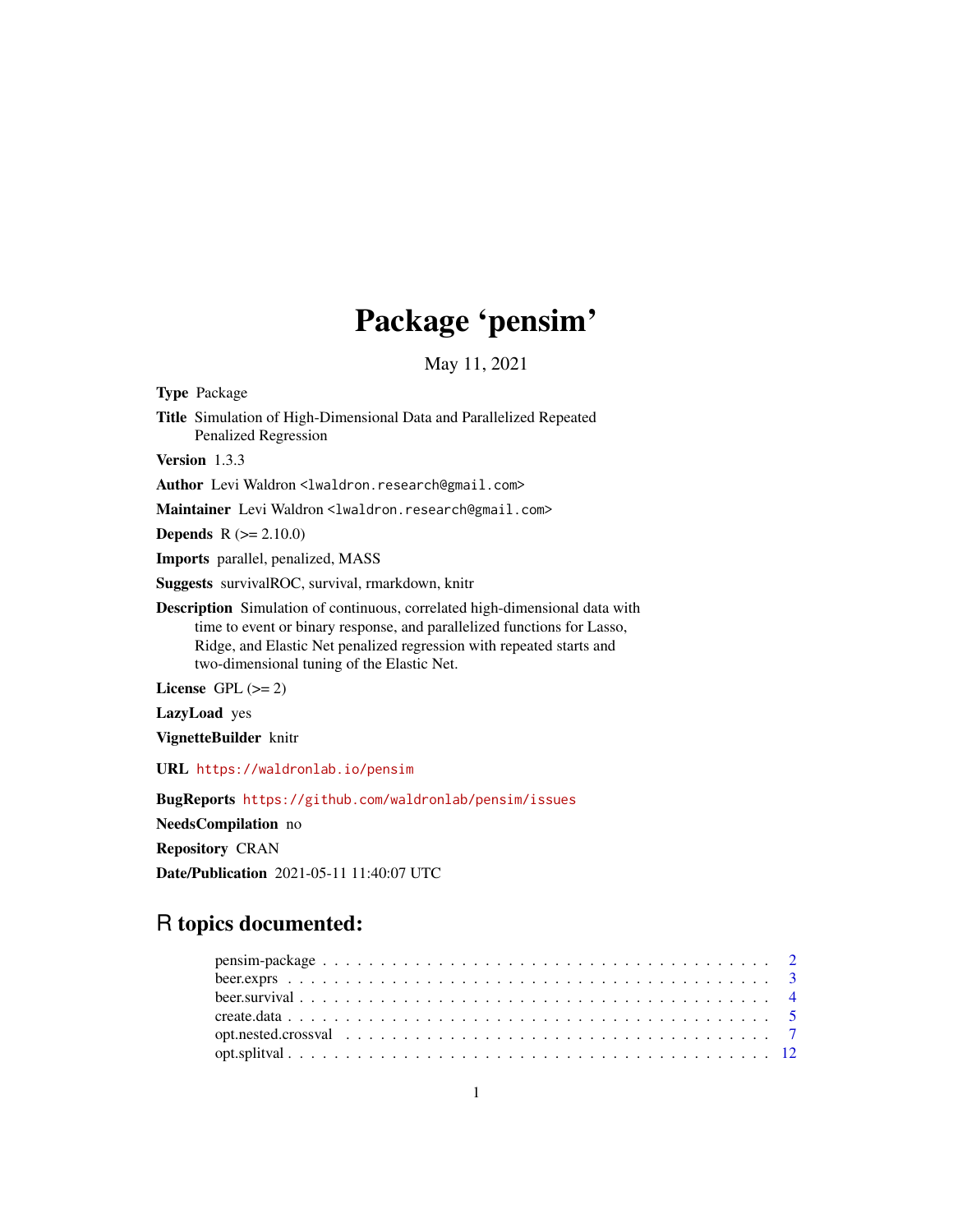## <span id="page-1-0"></span>2 pensim-package

## **Index** [26](#page-25-0)

pensim-package *Functions and data for simulation of high-dimensional data and parallelized repeated penalized regression*

## Description

Simulation of continuous, correlated high-dimensional data with time-to-event or binary response, and parallelized functions for Lasso, Ridge, and Elastic Net penalized regression model training and validation by split-sample or nested cross-validation. See the help page for opt.nested.crossval() for the most extensive usage examples.

#### Details

| Package:  | pensim          |
|-----------|-----------------|
| Type:     | Package         |
| License:  | $GPL$ ( $>=2$ ) |
| LazyLoad: | yes             |

Model training and validation by Lasso, Ridge, and Elastic Net penalized regression. This package also contains a function for simulation of correlated high-dimensional data with binary or time-toevent response.

## Author(s)

Levi Waldron

Maintainer: Levi Waldron <lwaldron.research@gmail.com>

#### References

Waldron L, Pintilie M, Tsao M-S, Shepherd FA, Huttenhower C\*, Jurisica I\*: Optimized application of penalized regression methods to diverse genomic data. Bioinformatics 2011, 27:3399-3406. (\*equal contribution)

#### See Also

penalized-package

#### Examples

set.seed(9)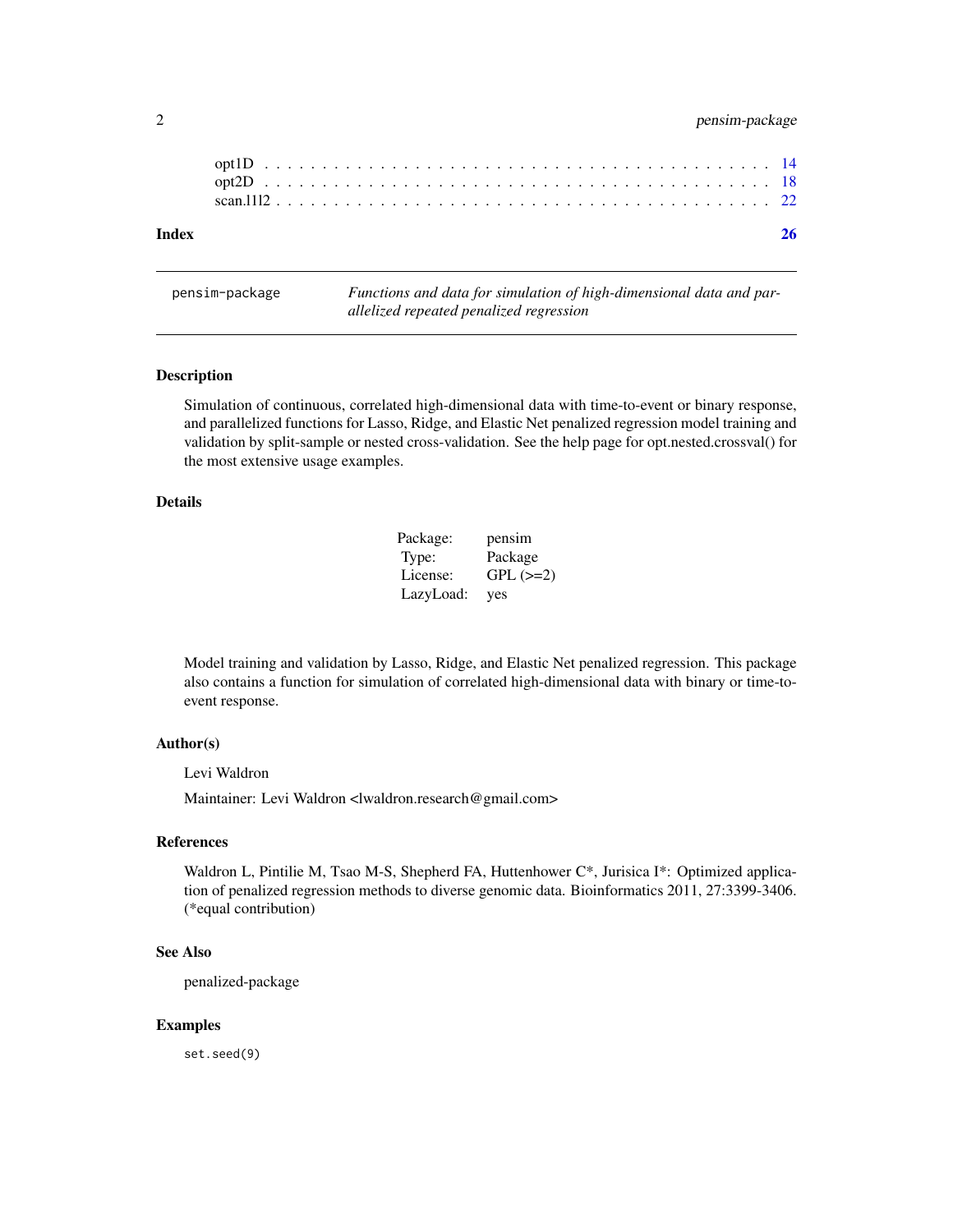<span id="page-2-0"></span>beer.exprs 3

```
##
## create some data, with one of a group of five correlated variables
## having an association with the binary outcome:
##
x <- create.data(
 nvars = c(10, 3),
 \text{cors} = c(\emptyset, \emptyset.8),associations = c(0, 2),
 firstonly = c(TRUE, TRUE),nsamples = 50,
 response = "binary",
 logisticintercept = 0.5)
x$summary
##
##predictor data frame and binary response vector
##
pen.data <- x$data[, -match("outcome", colnames(x$data))]
response <- x$data[, match("outcome", colnames(x$data))]
## lasso regression. Note that epsilon=1e-2 is passed onto optL1, and
## reduces the precision of the tuning compared to the default 1e-10.
output <-
 opt1D(
   nsim = 1,nprocessors = 1,
    penalized = pen.data,
    response = response,
    epsilon = 1e-2
 )
cc <output[which.max(output[, "cvl"]), -1:-3] ##non-zero b.* are true positives
```
beer.exprs *Lung adenocarcinoma microarray expression data of Beer et al. (2002)*

#### Description

Lung adenocarcinomas were profiled by Beer et al. (2002) using Affymetrix hu6800 microarrays. The data here were normalized from raw .CEL files by RMAExpress (v0.3). The expression matrix contains expression data for 86 patients with 7,129 probe sets.

## Usage

```
data(beer.exprs)
```
## Format

A data frame with 7129 probe sets (rows) for 86 patients (columns)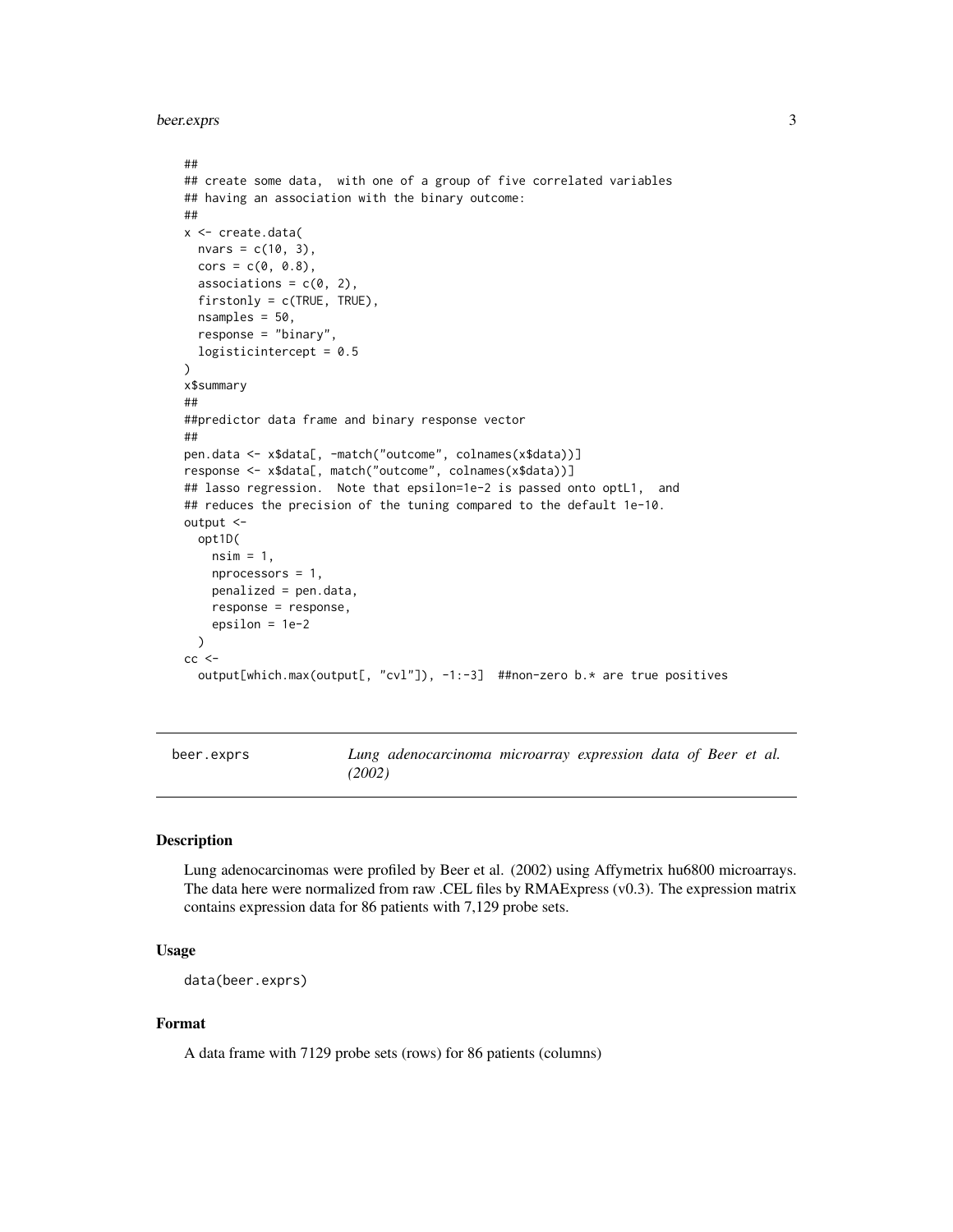#### <span id="page-3-0"></span>Source

Beer DG, Kardia SL, Huang C, Giordano TJ, Levin AM, Misek DE, Lin L, Chen G, Gharib TG, Thomas DG, Lizyness ML, Kuick R, Hayasaka S, Taylor JM, Iannettoni MD, Orringer MB, Hanash S: Gene-expression profiles predict survival of patients with lung adenocarcinoma. Nat Med 2002, 8:816-824.

## References

Irizarry, R.A., et al. (2003) Summaries of Affymetrix GeneChip probe level data, Nucl. Acids Res., 31, e15+-e15+.

#### Examples

```
data(beer.exprs)
mysd <- apply(beer.exprs, 1, sd)
beer.subset <- as.matrix(beer.exprs[rank(-mysd) <= 100, ])
heatmap(beer.subset)
```
beer.survival *Survival data for Beer et al. (2002) lung adenocarcinoma study*

#### **Description**

Overall survival time for 86 lung adenocarcinoma patients, with 62 of the 86 events being censored.

#### Usage

```
data(beer.survival)
```
#### Format

A data frame with 86 observations on the following 2 variables.

status a numeric vector

os a numeric vector

## Source

Beer DG, Kardia SL, Huang C, Giordano TJ, Levin AM, Misek DE, Lin L, Chen G, Gharib TG, Thomas DG, Lizyness ML, Kuick R, Hayasaka S, Taylor JM, Iannettoni MD, Orringer MB, Hanash S: Gene-expression pr ofiles predict survival of patients with lung adenocarcinoma. Nat Med 2002, 8:816-824.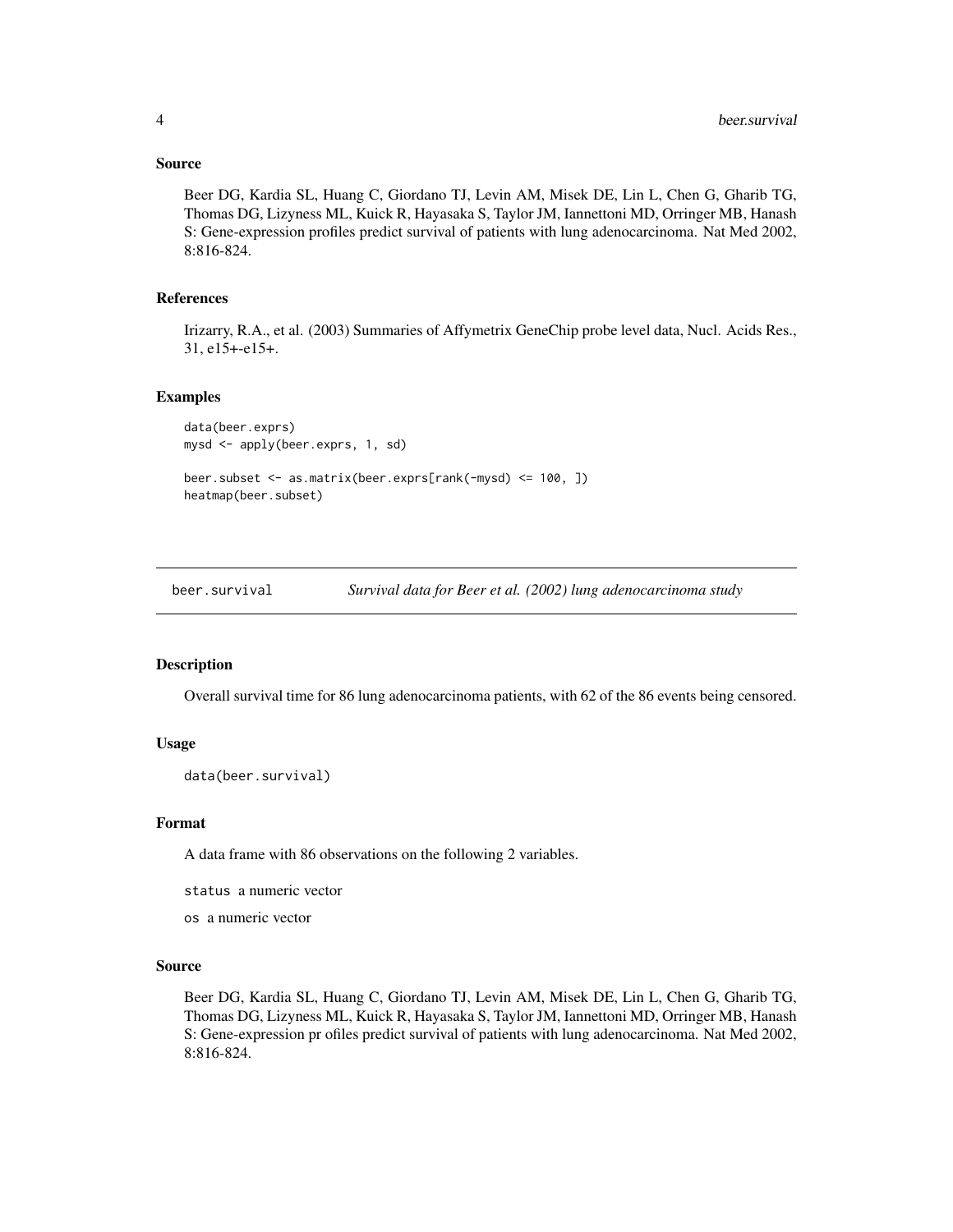#### <span id="page-4-0"></span>create.data 5

#### Examples

```
data(beer.survival)
library(survival)
surv.obj <- with(beer.survival, Surv(os, status))
surv.obj.rev <- with(beer.survival, Surv(os, 1-status))
survfit(surv.obj.rev~1) #reverse KM estimate of follow-up time (months)
(my.survfit <- survfit(surv.obj~1)) ##KM estimate of survival
plot(my.survfit, xlab="Time (months)",
     ylab="KM estimate of overall survival")
legend("bottomright", lty=c(1, 2), pch=-1,
       legend=c("KM estimate", "95 percent confidence interval"))
```
create.data *simulate correlated predictors with time-to-event or binary outcome*

#### Description

This function creates multiple groups of predictor variables which may be correlated within each group, and binary or survival time (without censoring) response according to specified weights of the predictors.

#### Usage

```
create.data(nvars = c(100, 100, 100, 100, 600),
            \text{cors} = c(0.8, 0, 0.8, 0, 0),associations = c(0.5, 0.5, 0.3, 0.3, 0),
            firstonly = c(TRUE, FALSE, TRUE, FALSE, FALSE),
            nsamples = 100,
            censoring = "none",
            labelswapprob = 0,
            response = "timetoevent",
            basehaz = 0.2,
            logisticintercept = 0)
```
#### Arguments

| nvars        | integer vector giving the number of variables of each variable type. The number<br>of variable types is equal to the length of this vector.                                         |
|--------------|-------------------------------------------------------------------------------------------------------------------------------------------------------------------------------------|
| cors         | integer vector of the same length as nears, giving the population pairwise Pear-<br>son correlation within each group.                                                              |
| associations | integer vector of the same length as nears, giving the associations of each type<br>with outcome                                                                                    |
| firstonly    | logical vector of the same length as nears, specifying whether only the first vari-<br>able of each type is associated with outcome (TRUE) or all variables of that type<br>(FALSE) |
| nsamples     | an integer giving the number of observations                                                                                                                                        |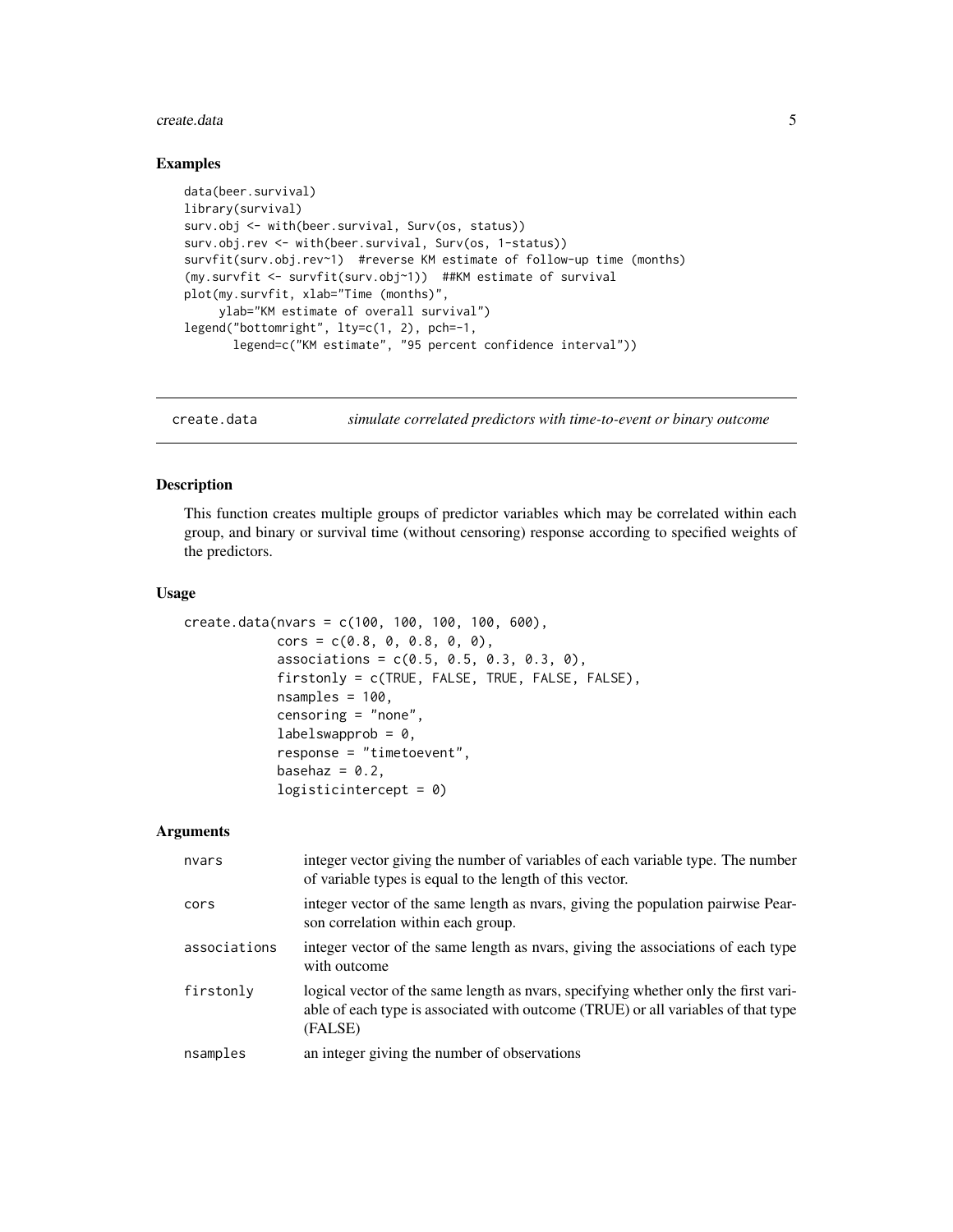| censoring         | "none" for no censoring, or a vector of length two $c(a,b)$ for uniform $U(a,b)$<br>censoring.                                                                                                                                                                           |
|-------------------|--------------------------------------------------------------------------------------------------------------------------------------------------------------------------------------------------------------------------------------------------------------------------|
| labelswapprob     | This provides an option to add uncertainty to binary outcomes by randomly<br>switching labels with probability labels wapprob. The probability of a label be-<br>ing swapped is independent for each observation. The value is ignored if re-<br>sponse is "timetoevent" |
| response          | either "timetoevent" or "binary"                                                                                                                                                                                                                                         |
| basehaz           | baseline hazard, used for "timetoevent"                                                                                                                                                                                                                                  |
| logisticintercept |                                                                                                                                                                                                                                                                          |
|                   | intercept which is added to X%*%Beta for "binary"                                                                                                                                                                                                                        |

#### Details

This function simulates "predictor" variables in one or more groups, which are standard normally distributed. The user can specify the population correlation within each variable group, the association of each variable group to outcome, and whether the first or all variables of that type should be associated with outcome. The simulated response variable can be time to event with an exponential distribution, or binary survival with a logistic distribution.

#### Value

Returns a list with items:

| summary      | a summary of the variable types produced                                                                                                                                                     |
|--------------|----------------------------------------------------------------------------------------------------------------------------------------------------------------------------------------------|
| associations | weights of each variable in computing the outcome                                                                                                                                            |
| covariance   | covariance matrix used for generating potentially correlated random predictors                                                                                                               |
| data         | data frame containing the predictors and response. Response is the last column<br>for binary outcome ("outcome"), and the last two columns for time to even out-<br>come ("time" and "cens") |

#### Note

Depends on the MASS package for correlated random number generation

## Author(s)

Levi Waldron et al.

## References

Waldron L., Pintilie M., Tsao M.-S., Shepherd F. A., Huttenhower C.\*, and Jurisica I.\* Optimized application of penalized regression methods to diverse genomic data. (2010). Under review. (\*equal contribution)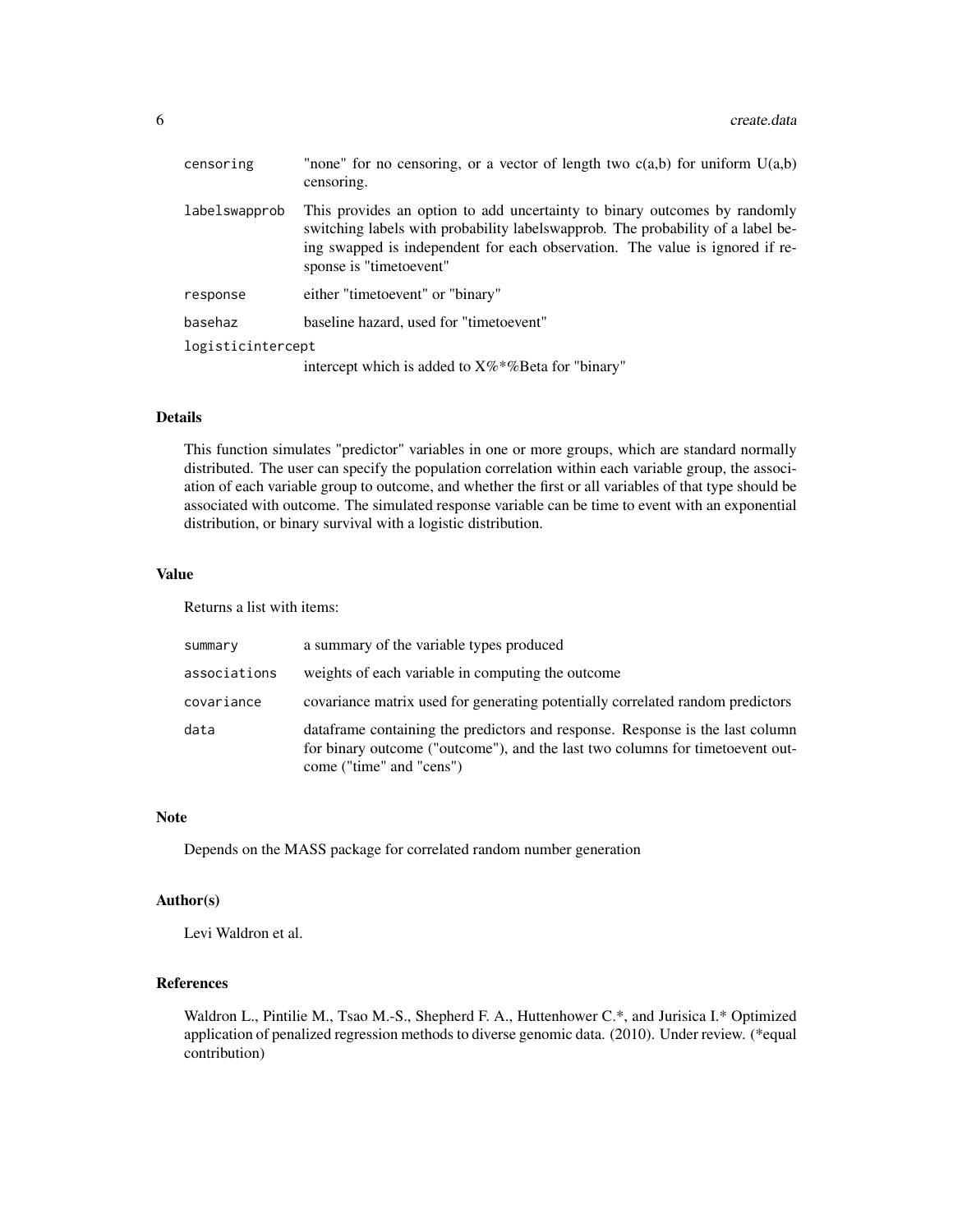## <span id="page-6-0"></span>opt.nested.crossval 7

#### Examples

```
##binary outcome example
set.seed(9)
x < -create.data(
    nvars = c(15, 5),
    \text{cors} = c(0, 0.8),associations = c(\theta, 2),
    firstonly = c(TRUE, TRUE),
    nsamples = 50,
    response = "binary",
    logisticintercept = 0.5
  \lambdasummary(x)
x$summary
model \leq glm(outcome \sim ., data = x$data, family = binomial)
summary(model)
dat <- t(as.matrix(x$data[, -match("outcome", colnames(x$data))]))
heatmap(dat, ColSideColors = ifelse(x$data$outcome == 0, "black", "white"))
##censored survival outcome example:
set.seed(1)
x <- create.data(
  nvars = c(15, 5),
  \text{cors} = c(\emptyset, \emptyset.8),associations = c(0, 2),
  firstonly = c(TRUE, TRUE),nsamples = 50,
  censoring = c(2, 10),
  response = "timetoevent"
)
sum(x$data$cens == 0) / nrow(x$data) #34 percent censoring
library(survival)
surv.obj <- Surv(x$data$time, x$data$cens)
plot(survfit(surv.obj \sim 1), ylab = "Survival probability", xlab = "time")
```
opt.nested.crossval *Parallelized calculation of cross-validated risk score predictions from L1/L2/Elastic Net penalized regression.*

#### Description

calculates risk score predictions by a nested cross-validation, using the optL1 and optL2 functions of the penalized R package for regression. In the outer level of cross-validation, samples are split into training and test samples. Model parameters are tuned by cross-validation within training samples only.

By setting nprocessors  $> 1$ , the outer cross-validation is split between multiple processors.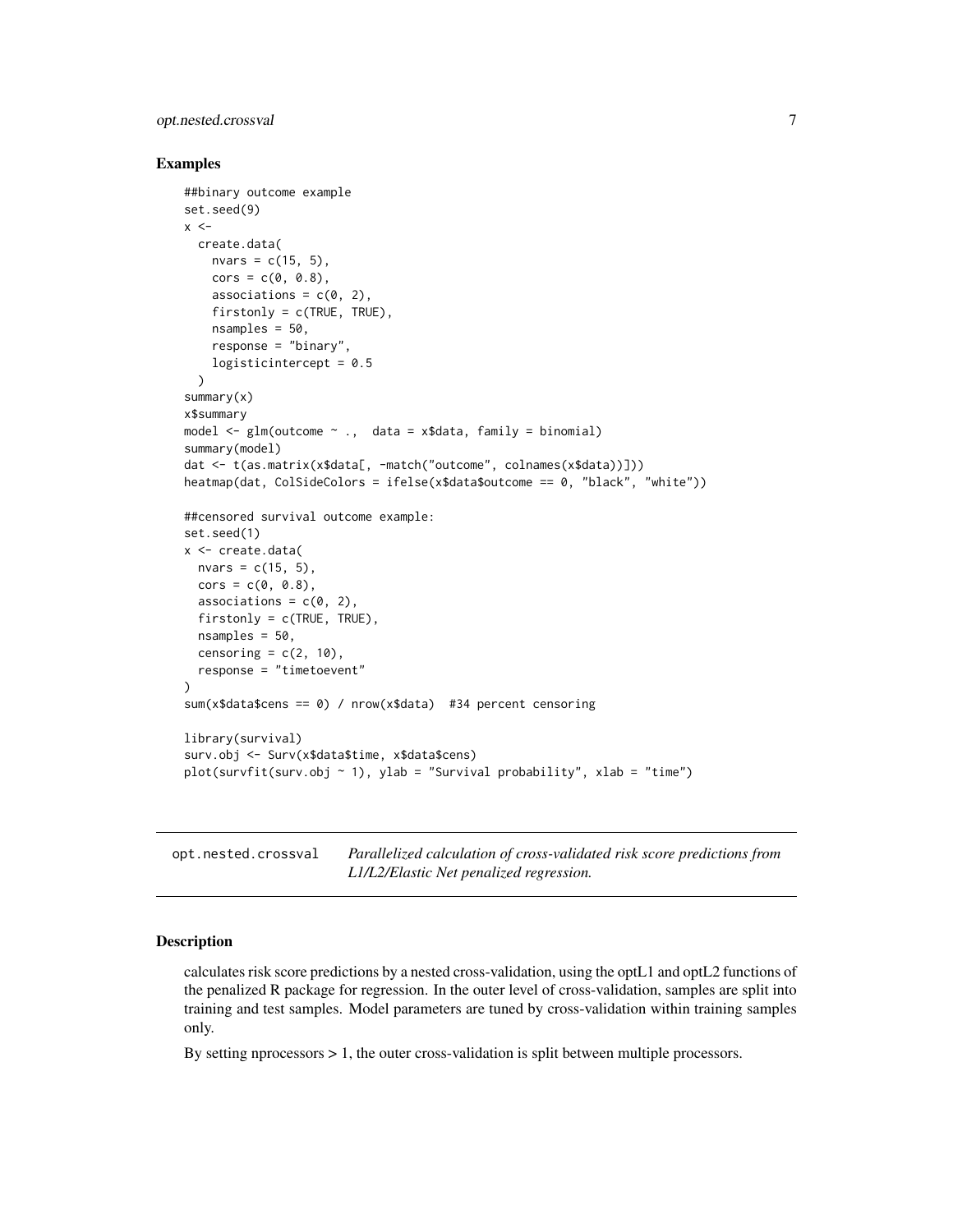The functions support z-score scaling of training data, and application of these scaling and shifting coefficients to the test data. It also supports repeated tuning of the penalty parameters and selection of the model with greatest cross-validated likelihood.

#### Usage

```
opt.nested.crossval(outerfold=10, nprocessors=1, cl=NULL, ...)
```
#### Arguments

| outerfold   | number of folds in outer cross-validation (the level used for validation)                                                                                                                                                                                                                                                                                                                                                                                                                    |
|-------------|----------------------------------------------------------------------------------------------------------------------------------------------------------------------------------------------------------------------------------------------------------------------------------------------------------------------------------------------------------------------------------------------------------------------------------------------------------------------------------------------|
| nprocessors | An integer number of processors to use. If specified in opt.nested.crossval, itera-<br>tions of the outer cross-validation are sent to different processors. If specified in<br>opt.splitval, repeated starts for the penalty tuning are sent to different processors.                                                                                                                                                                                                                       |
| c1          | Optional cluster object created with the make Cluster () function of the parallel<br>package. If this is not set, pensim calls makeCluster(nprocessors, type="SOCK").<br>Setting this parameter can enable parallelization in more diverse scenarios than<br>multi-core desktops; see the documentation for the parallel package. Note that if<br>cl is user-defined, this function will not automatically run parallel::stopCluster()<br>to shut down the cluster.                          |
| .           | optFUN (either "opt1D" or "opt2D"), scaling (TRUE to z-score training data<br>then apply the same shift and scale factors to test data, FALSE for no scaling)<br>are passed onto the opt. splitval function. Additional arguments are required, to<br>be passed to the optL1 or optL2 function of the penalized R package. See those<br>help pages, and it may be desirable to test these arguments directly on optL1 or<br>optL2 before using this more CPU-consuming and complex function. |

#### Details

This function calculates cross-validated risk score predictions, tuning a penalized regression model using the optL1 or optL2 functions of the penalized R package, for each iteration of the crossvalidation. Tuning is done by cross-validation in the training samples only. Test samples are scaled using the shift and scale factors determined from the training samples. parameter. If nprocessors > 1, it uses the SNOW package for parallelization, dividing the iterations of the outer cross-validation among the specified number of processors.

Some arguments MUST be passed (through the ... arguments) but which are documented for the functions in which they are used. These include, from the opt.splitval function:

optFUN="opt1D" for Lasso or Ridge regression, or "opt2D" for Elastic Net. See the help pages for opt1D and opt2D for additional arguments associated with these functions.

scaling=TRUE to scale each feature (column) of the training sample to z-scores. These same scaling and shifting factors are applied to the test data. If FALSE, no scaling is done. Note that only data in the penalized argument are scaled, not the optional unpenalized argument (see documentation for opt1D, opt2D, or cvl from the penalized package for descriptions of the penalized and unpenalized arguments). Alternatively, the standardize=TRUE argument to the penalized package functions can be used to do scaling internally.

nsim=50 this number specifies the number of times to repeat tuning of the penalty parameters on different data foldings for the cross-validation.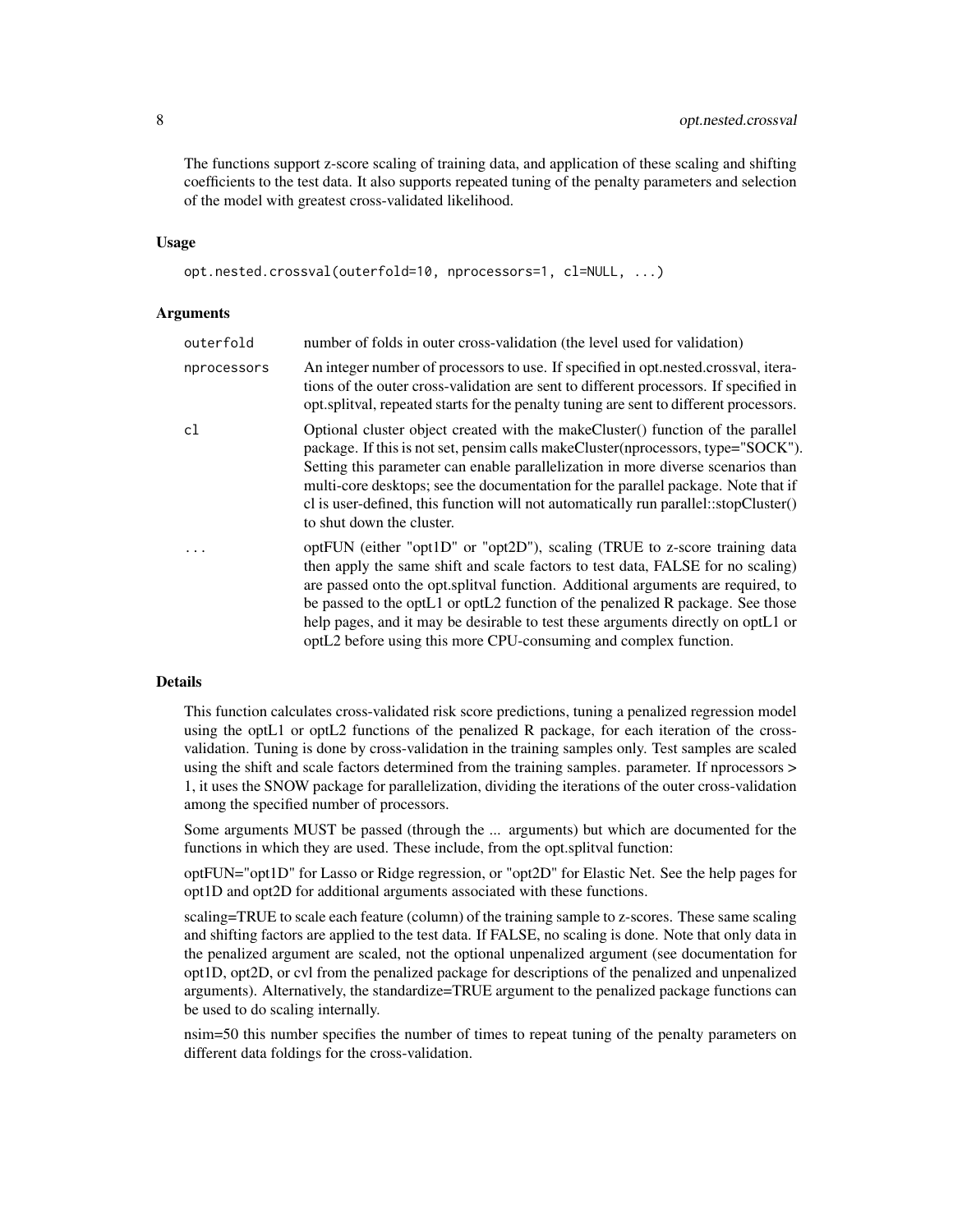## opt.nested.crossval 9

setpen="L1" or "L2" : if optFUN="opt1D", this sets regression type to LASSO or Ridge, respectively. See ?opt1D.

L1range, L2range, dofirst, L1gridsize, L2gridsize: options for Elastic Net regression if optFUN="opt2D". See ?opt2D.

#### Value

Returns a vector of cross-validated continuous risk score predictions.

## Note

Depends on the R packages: penalized, parallel

#### Author(s)

Levi Waldron et al.

#### References

Waldron L, Pintilie M, Tsao M-S, Shepherd FA, Huttenhower C\*, Jurisica I\*: Optimized application of penalized regression methods to diverse genomic data. Bioinformatics 2011, 27:3399-3406. (\*equal contribution)

#### See Also

opt.splitval

## Examples

```
data(beer.exprs)
data(beer.survival)
##select just 100 genes to speed computation:
set.seed(1)
beer.exprs.sample <- beer.exprs[sample(1:nrow(beer.exprs), 100), ]
gene.quant <- apply(beer.exprs.sample, 1, quantile, probs = 0.75)
dat.filt <- beer.exprs.sample[gene.quant > log2(100), ]
gene.iqr <- apply(dat.filt, 1, IQR)
dat.filt \leq as.matrix(dat.filt[gene.iqr > 0.5, ])
dat.filt <- t(dat.filt)
dat.filt <- data.frame(dat.filt)
library(survival)
surv.obj <- Surv(beer.survival$os, beer.survival$status)
## First, test the regression arguments using functions from
## the penalized package. I use maxlambda1=5 here to ensure at least
## one non-zero coefficient.
testfit <- penalized::optL1(
  response = surv.obj,
```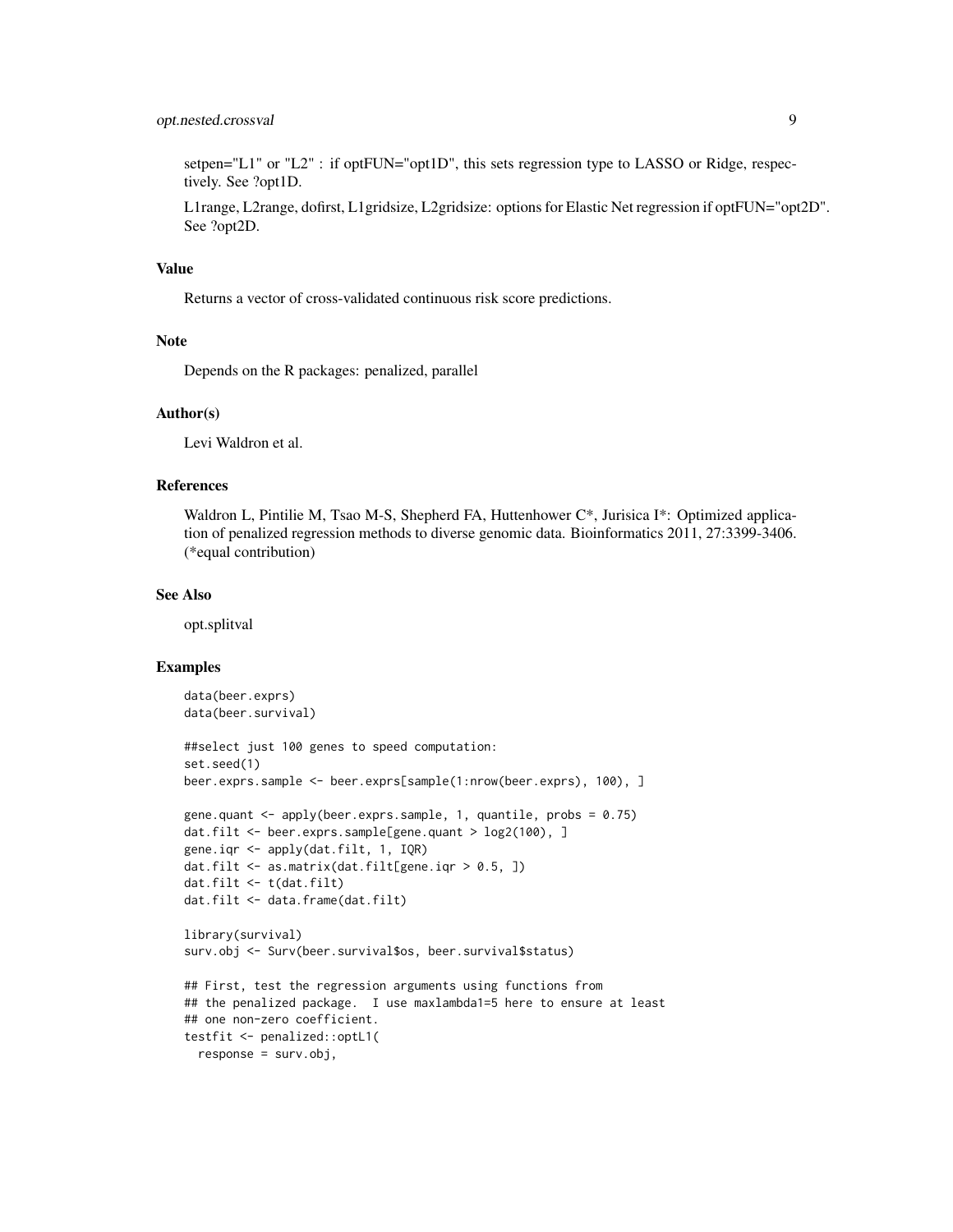```
maxlambda1 = 3,
 penalized = dat.filt,
 fold = 2,
 positive = FALSE,
 standardize = TRUE,
 trace = TRUE
)
## Now pass these arguments to opt.nested.splitval() for cross-validated
## calculation and assessment of risk scores, with the additional
## arguments:
## outerfold and nprocessors (?opt.nested.crossval)
## optFUN and scaling (?opt.splitval)
## setpen and nsim (?opt1D)
## Ideally nsim would be 50, and outerfold and fold would be 10, but the
## values below speed computation 200x compared to these recommended
## values. Note that here we are using the standardize=TRUE argument of
## optL1 rather than the scaling=TRUE argument of opt.splitval. These
## two approaches to scaling are roughly equivalent, but the scaling
## approaches are not the same (scaling=TRUE does z-score,
## standardize=TRUE scales to unit central L2 norm), and results will
## not be identical. Also, using standardize=TRUE scales variables but
## provides coeffients for the original scale, whereas using
## scaling=TRUE scales variables in the training set then applies the
## same scales to the test set.
set.seed(1)
## In this example I use two processors:
preds <-
 pensim::opt.nested.crossval(
   outerfold = 2,nprocessors = 1,
    #opt.nested.crossval arguments
    optFUN = "opt1D",
    scaling = FALSE,
    #opt.splitval arguments
    setpen = "L1",nsim = 1,
    #opt1D arguments
    response = surv.obj,
    #rest are penalized::optl1 arguments
    penalized = dat.filt,
    fold = 2,
   maxlambda1 = 5,
   positive = FALSE,
    standardize = TRUE,
    trace = FALSE
 )
## We probably also want the coefficients from the model fit on all the
## data, for future use:
beer.coefs <- pensim::opt1D(
```

```
setpen = "L1",
```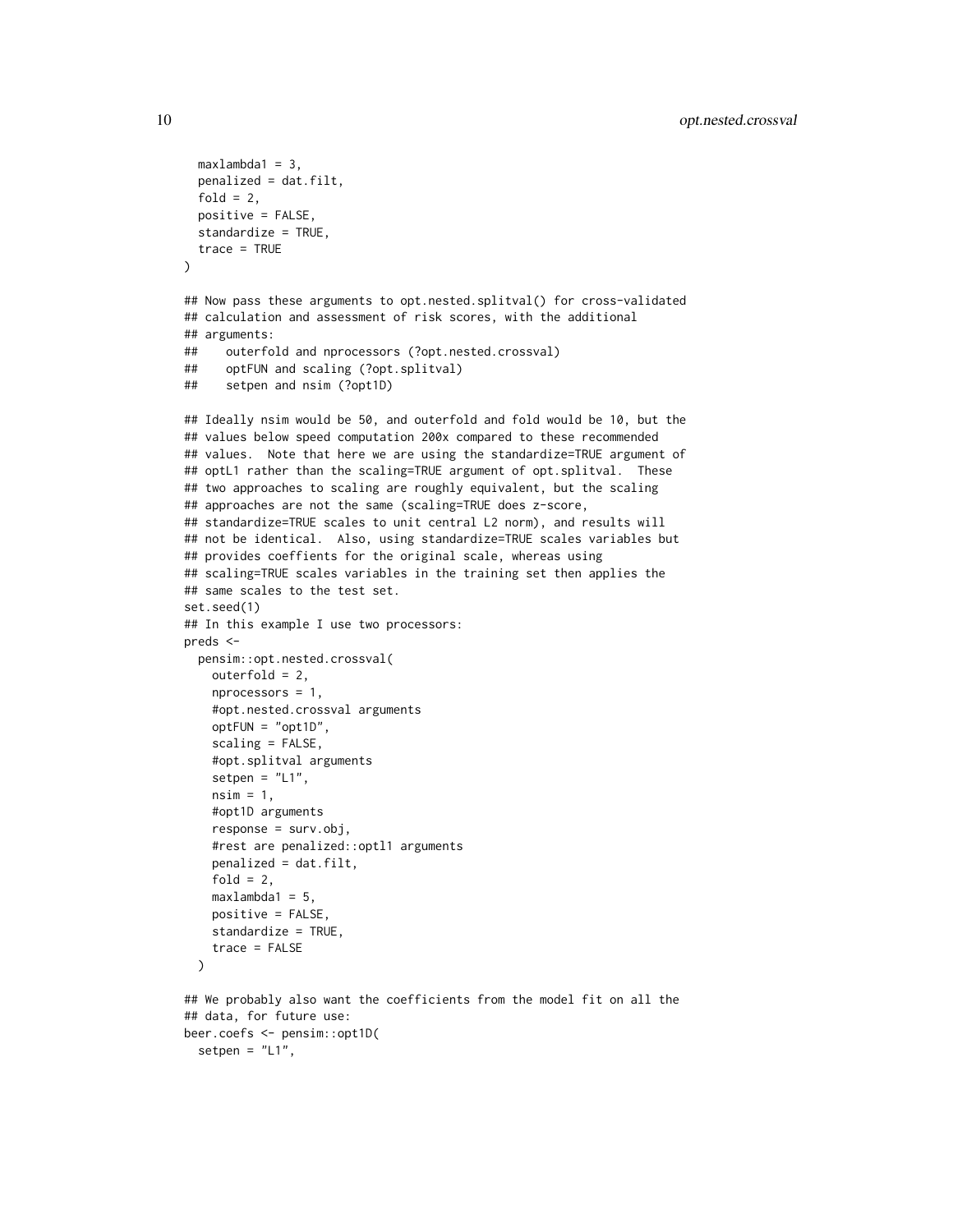opt.nested.crossval 11

```
nsim = 1,
  maxlambda1 = 5,
  response = surv.obj,
  penalized = dat.filt,
  fold = 2,
  positive = FALSE,
  standardize = TRUE,
  trace = FALSE
\lambda## We can also include unpenalized covariates, if desired.
## Note that when keeping only one variable for a penalized or
## unpenalized covariate, indexing a dataframe like [1] instead of doing
## [,1] preserves the variable name. With [,1] the variable name gets
## converted to "".
beer.coefs <- pensim::opt1D(
  setpen = "L1",nsim = 1,
  maxlambda1 = 5,
  response = surv.obj,
  penalized = dat.filt[-1],# This is equivalent to dat.filt[, -1]
  unpenalized = dat.filt[1],fold = 2,
  positive = FALSE,
  standardize = TRUE,
  trace = FALSE
)
## (note the non-zero first coefficient this time, due to it being unpenalized).
## Summarization and plotting.
preds.dichot <- preds > median(preds)
coxfit.continuous <- coxph(surv.obj ~ preds)
coxfit.dichot <- coxph(surv.obj ~ preds.dichot)
summary(coxfit.continuous)
summary(coxfit.dichot)
nobs <- length(preds)
cutoff <- 12
preds.roc <-
  survivalROC::survivalROC(
   Stime = beer.survival$os,
   status = beer.survival$status,
   marker = preds,
   predict.time = cutoff,
   span = 0.25 \times \text{nobs} (-0.20)\lambdaplot(
  preds.roc$FP,
  preds.roc$TP,
  type = "1",
```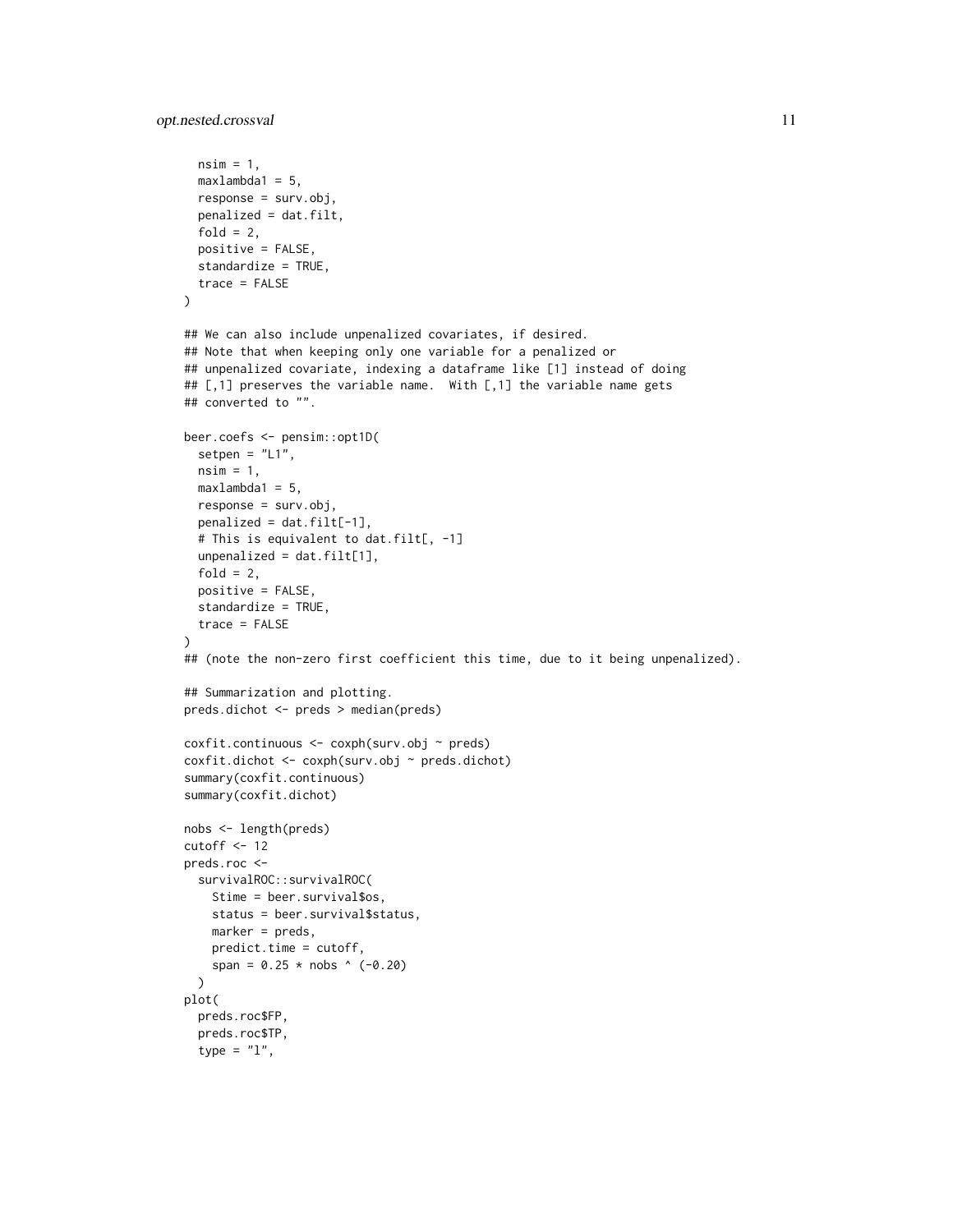```
xlim = c(0, 1),ylim = c(0, 1),1ty = 2,xlab = paste("FP", "\\n", "AUC = ", round(preds.roc$AUC, 3)),ylab = "TP",
 main = "LASSO predictions\n ROC curve at 12 months"
)
abline(0, 1)
```
opt.splitval *Parallelized calculation of split training/test set predictions from L1/L2/Elastic Net penalized regression.*

### Description

uses a single training/test split to train a penalized regression model in the training samples, then use the model to calculate values of the linear risk score in the test samples. This function is used by opt.nested.crossval, but can also be used on its own.

This function support z-score scaling of training data, and application of these scaling and shifting coefficients to the test data. It also supports repeated tuning of the penalty parameters and selection of the model with greatest cross-validated likelihood.

#### Usage

opt.splitval(optFUN="opt1D",testset="equal",scaling=TRUE,...)

## Arguments

| optFUN  | "opt1D" for Lasso or Ridge regression, "opt2D" for Elastic Net. See the help<br>pages for these functions for additional arguments.                                                                                                                                                                               |
|---------|-------------------------------------------------------------------------------------------------------------------------------------------------------------------------------------------------------------------------------------------------------------------------------------------------------------------|
| testset | For the opt. splitty function ONLY. "equal" for randomly assigned equal training<br>and test sets, or an integer vector defining the positions of the test samples in the<br>response, penalized, and unpenalized arguments which are passed to the optL1,<br>optL2, or cvl functions of the penalized R package. |
| scaling | If TRUE, each feature (column) of the training samples (in matrix/dataframe<br>specified by the penalized argument) are scaled to z-scores, then these scaling<br>and shifting factors are applied to the test data. If FALSE, no scaling is done.                                                                |
| .       | Additional arguments are required, to be passed to the opt L1 or opt L2 function<br>of the penalized R package. See those help pages, and it may be desirable to<br>test these arguments directly on optL1 or optL2 before using this more CPU-<br>consuming and complex function.                                |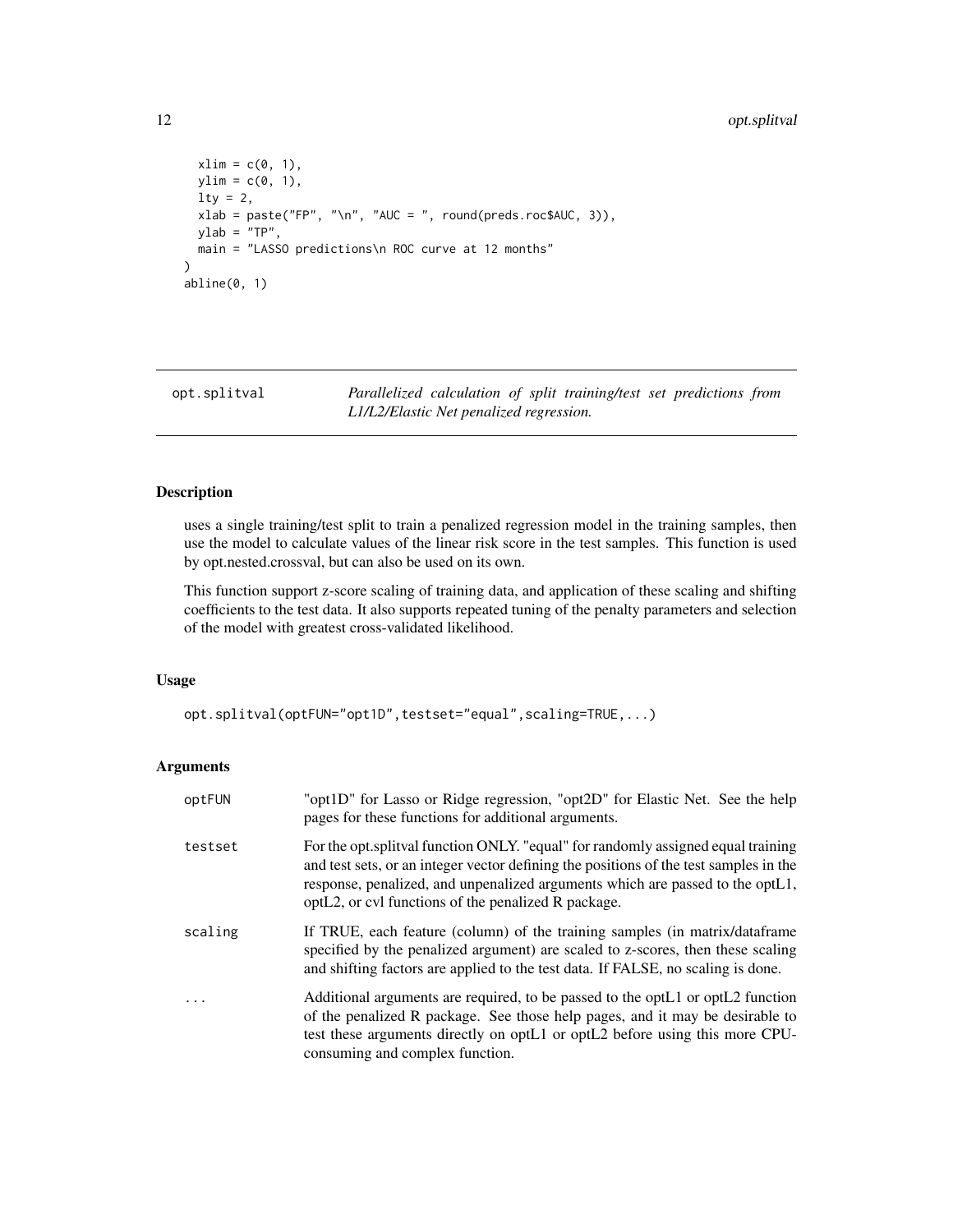#### opt.splitval 13

#### Details

This function does split sample model training and testing for a single split of the data, using the optL1 or optL2 functions of the penalized R package, for each iteration of the cross-validation. Scaling of the test samples is done independently, using scale factors determined from the training samples. Repeated starts of model training can be parallelized as documented in the opt1D and opt2D functions. This function is used for nested cross-validation by the opt.nested.crossval function.

#### Value

Returns a vector of cross-validated continuous risk score predictions.

#### Note

Depends on the R packages: penalized, parallel, rlecuyer

#### Author(s)

Levi Waldron et al.

## References

Waldron L, Pintilie M, Tsao M-S, Shepherd FA, Huttenhower C\*, Jurisica I\*: Optimized application of penalized regression methods to diverse genomic data. Bioinformatics 2011, 27:3399-3406. (\*equal contribution)

#### See Also

opt1D, opt2D, opt.nested.crossval

#### Examples

set.seed(1)

```
data(beer.exprs)
data(beer.survival)
## select just 250 genes to speed computation:
set.seed(1)
beer.exprs.sample <- beer.exprs[sample(1:nrow(beer.exprs), 250), ]
gene.quant <- apply(beer.exprs.sample, 1, quantile, probs = 0.75)
dat.filt <- beer.exprs.sample[gene.quant > log2(100),]
gene.iqr <- apply(dat.filt, 1, IQR)
dat.filt <- as.matrix(dat.filt[gene.iqr > 0.5,])
dat.filt <- t(dat.filt)
library(survival)
surv.obj <- Surv(beer.survival$os, beer.survival$status)
## Single split training/test evaluation. Ideally nsim would be 50 and
## fold=10, but this requires 100x more resources.
```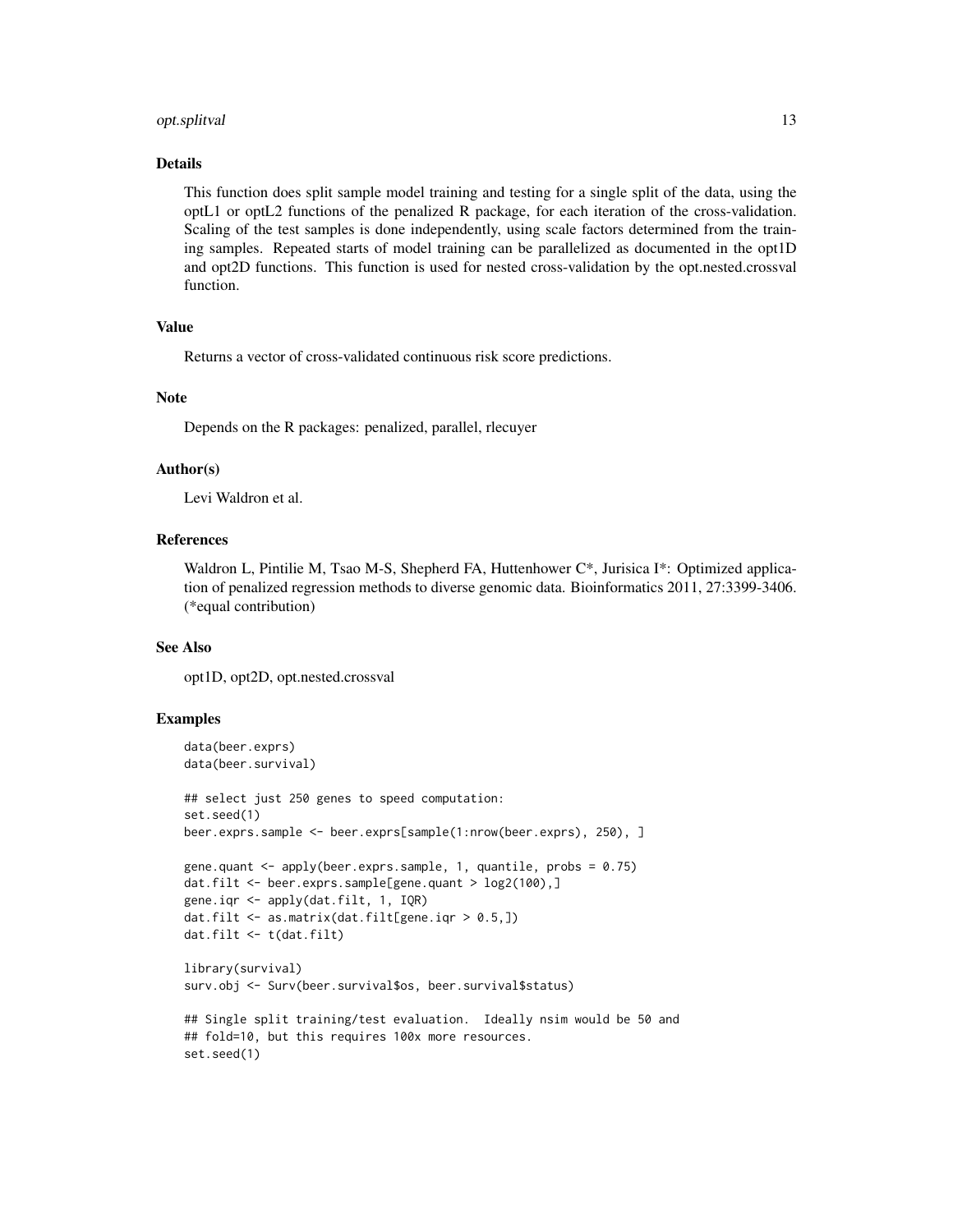```
preds50 <- opt.splitval(
  optFUN = "opt1D",
  scaling = TRUE,
  testset = "equal",
  setpen = "L1",nsim = 1,
  nprocessors = 1,
  response = surv.obj,
  penalized = dat.filt,
  fold = 5,
  positive = FALSE,
  standardize = FALSE,
  trace = FALSE
\mathcal{L}preds50.dichot <- preds50 > median(preds50)
surv.obj.50 <-
  surv.obj[match(names(preds50), rownames(beer.survival))]
coxfit50.continuous <- coxph(surv.obj.50 ~ preds50)
coxfit50.dichot <- coxph(surv.obj.50 ~ preds50.dichot)
summary(coxfit50.continuous)
summary(coxfit50.dichot)
```
opt1D *Parallelized repeated tuning of Lasso or Ridge penalty parameter*

#### Description

This function is a wrapper to the optL1 and optL2 functions of the penalized R package, useful for parallelized repeated tuning of the penalty parameters.

## Usage

opt1D(nsim = 50, nprocessors = 1, setpen = "L1", cl = NULL, ...)

## Arguments

| nsim        | Number of times to repeat the simulation (around 50 is suggested)                                                                                                                                                                                                                                                                                                                                                                                                   |
|-------------|---------------------------------------------------------------------------------------------------------------------------------------------------------------------------------------------------------------------------------------------------------------------------------------------------------------------------------------------------------------------------------------------------------------------------------------------------------------------|
| nprocessors | An integer number of processors to use.                                                                                                                                                                                                                                                                                                                                                                                                                             |
| setpen      | Either "L1" (Lasso) or "L2" (Ridge) penalty                                                                                                                                                                                                                                                                                                                                                                                                                         |
| c1          | Optional cluster object created with the make Cluster () function of the parallel<br>package. If this is not set, pensim calls makeCluster(nprocessors, type="SOCK").<br>Setting this parameter can enable parallelization in more diverse scenarios than<br>multi-core desktops; see the documentation for the parallel package. Note that if<br>cl is user-defined, this function will not automatically run parallel::stopCluster()<br>to shut down the cluster. |
| $\cdot$     | arguments passed on to optL1 or optL2 function of the penalized R package                                                                                                                                                                                                                                                                                                                                                                                           |
|             |                                                                                                                                                                                                                                                                                                                                                                                                                                                                     |

<span id="page-13-0"></span>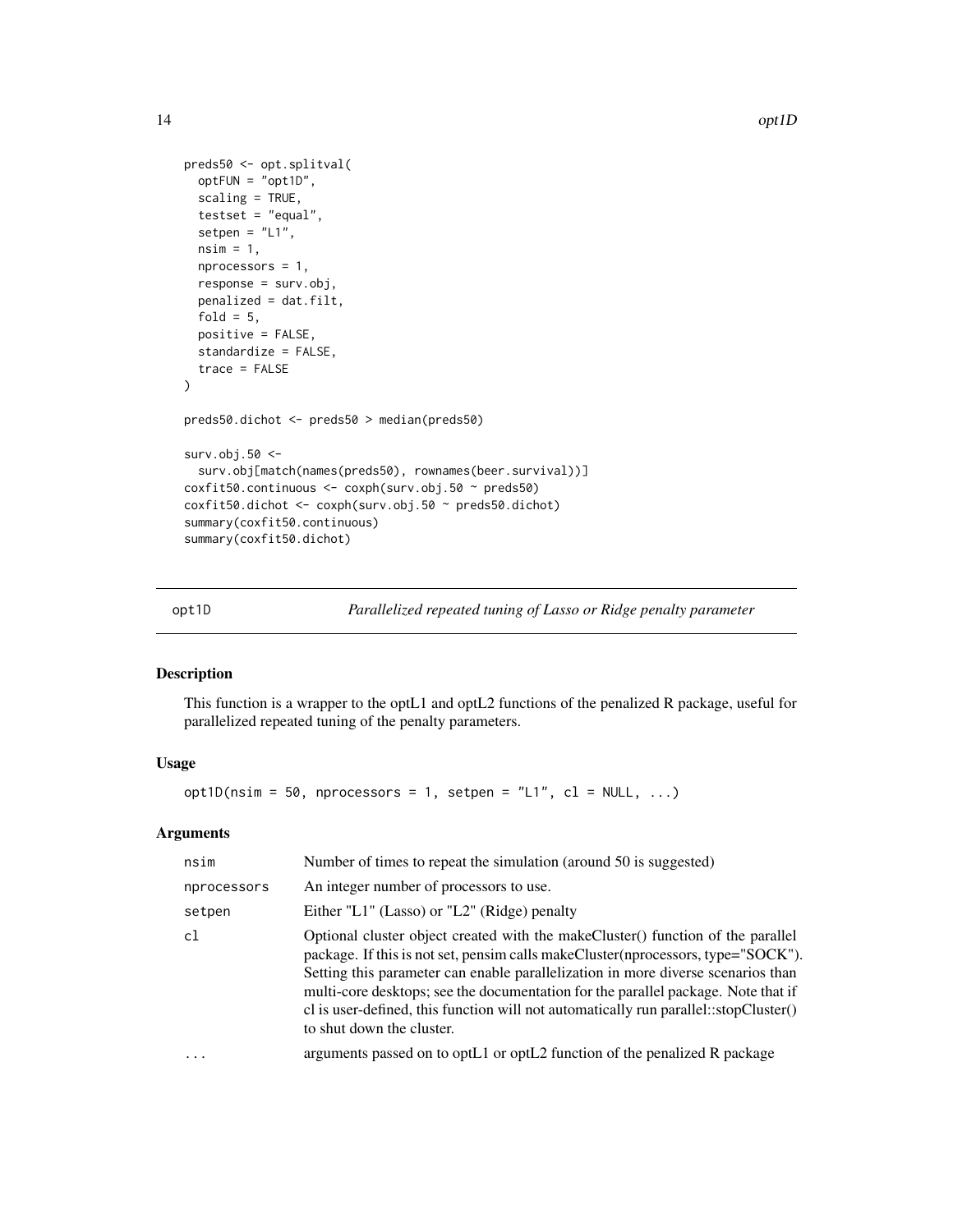#### $opt1D$  15

## Details

This function sets up a SNOW (Simple Network of Workstations) "sock" cluster to parallelize the task of repeated tunings the L1 or L2 penalty parameter. Tuning of the penalty parameters is done by the optL1 or optL2 functions of the penalized R package.

#### Value

Returns a matrix with the following columns:

| L1 (or L2) | optimized value of the penalty parameter                                  |
|------------|---------------------------------------------------------------------------|
| cvl        | optimized cross-validated likelihood                                      |
|            |                                                                           |
|            | argmax coefficients for the model with this value of the tuning parameter |

The matrix contains one row for each repeat of the regression.

#### Note

Depends on the R packages: penalized, parallel, rlecuyer

## Author(s)

Levi Waldron et al.

#### References

Waldron L, Pintilie M, Tsao M-S, Shepherd FA, Huttenhower C\*, Jurisica I\*: Optimized application of penalized regression methods to diverse genomic data. Bioinformatics 2011, 27:3399-3406. (\*equal contribution)

## See Also

optL1, optL2

#### Examples

```
data(beer.exprs)
data(beer.survival)
##select just 100 genes to speed computation:
set.seed(1)
beer.exprs.sample <- beer.exprs[sample(1:nrow(beer.exprs), 100),]
gene.quant <- apply(beer.exprs.sample, 1, quantile, probs = 0.75)
dat.filt <- beer.exprs.sample[gene.quant > log2(100),]
gene.iqr <- apply(dat.filt, 1, IQR)
dat.filt <- as.matrix(dat.filt[gene.iqr > 0.5,])
dat.filt <- t(dat.filt)
##define training and test sets
set.seed(1)
```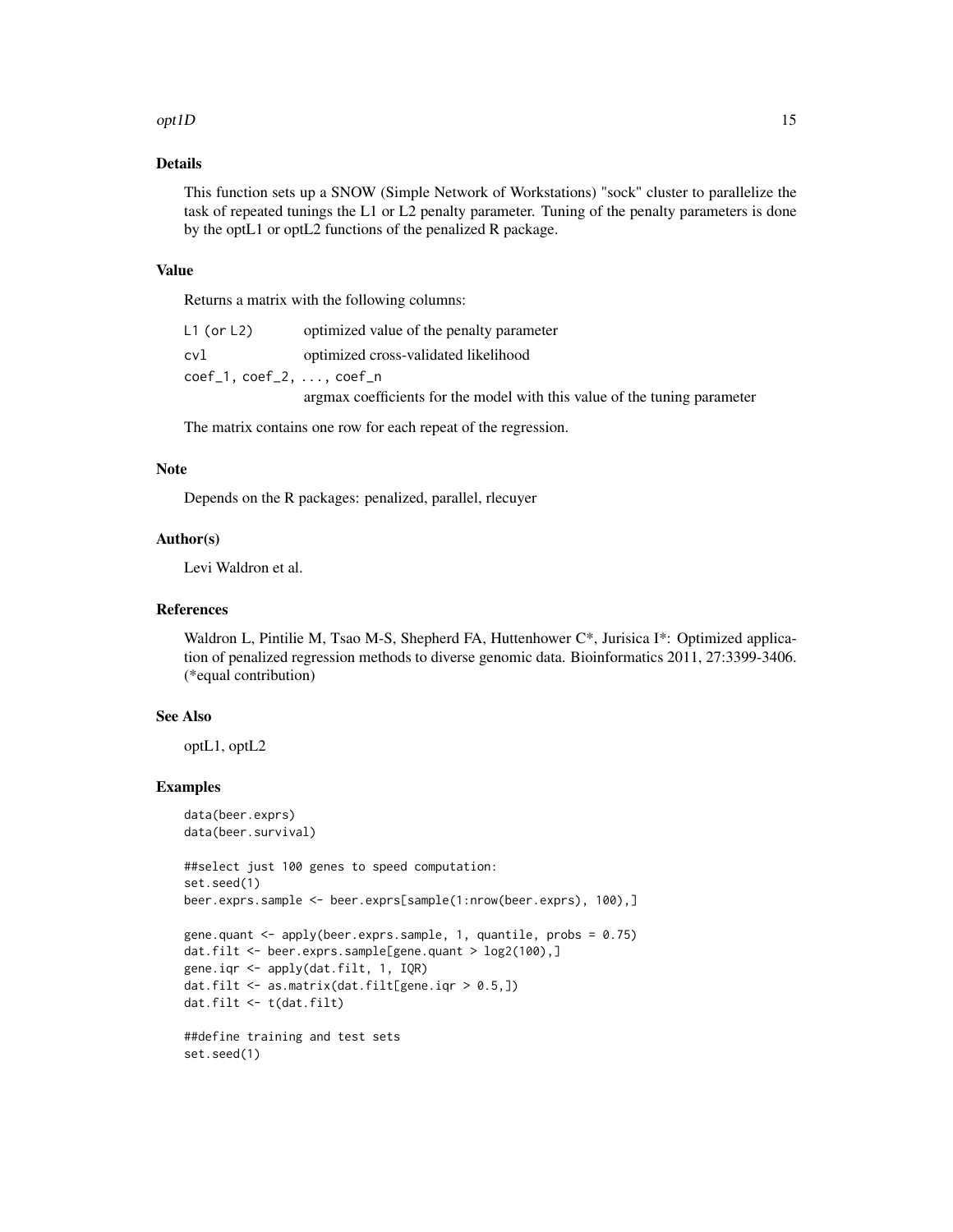```
trainingset <- sample(rownames(dat.filt), round(nrow(dat.filt) / 2))
testset <-
 rownames(dat.filt)[!rownames(dat.filt) %in% trainingset]
dat.training <- data.frame(dat.filt[trainingset, ])
pheno.training <- beer.survival[trainingset, ]
library(survival)
surv.training <- Surv(pheno.training$os, pheno.training$status)
dat.test <- data.frame(dat.filt[testset, ])
all.equal(colnames(dat.training), colnames(dat.test))
pheno.test <- beer.survival[testset, ]
surv.test <- Surv(pheno.test$os, pheno.test$status)
##ideally nsim should be on the order of 50, but this slows computation
##50x without parallelization.
set.seed(1)
output <-
 pensim::opt1D(
   nsim = 1,
   nprocessors = 1,
   setpen = "L2",
   response = surv.training,
   penalized = dat.training,
    fold = 3,
   positive = FALSE,
    standardize = TRUE,
   minlambda2 = 1,
   maxlambda2 = 100
 )
cc <- output[which.max(output[, "cvl"]),-(1:2)] #coefficients
sum(abs(cc) > 0) #count non-zero coefficients
preds.training <- as.matrix(dat.training) %*% cc
preds.training.median <- median(preds.training)
preds.training.dichot <-
  ifelse(preds.training > preds.training.median, "high risk", "low risk")
preds.training.dichot <-
  factor(preds.training.dichot[, 1], levels = c("low risk", "high risk"))
preds.test <- as.matrix(dat.test) %*% cc
preds.test.dichot <-
 ifelse(preds.test > preds.training.median, "high risk", "low risk")
preds.test.dichot <-
 factor(preds.test.dichot[, 1], levels = c("low risk", "high risk"))
coshfit.training < -\cosh(surv.training < -\text{preds.training.dichot})survfit.training <- survfit(surv.training ~ preds.training.dichot)
summary(coxphfit.training)
coxphfit.test <- coxph(surv.test ~ preds.test.dichot)
survfit.test <- survfit(surv.test ~ preds.test.dichot)
summary(coxphfit.test)
```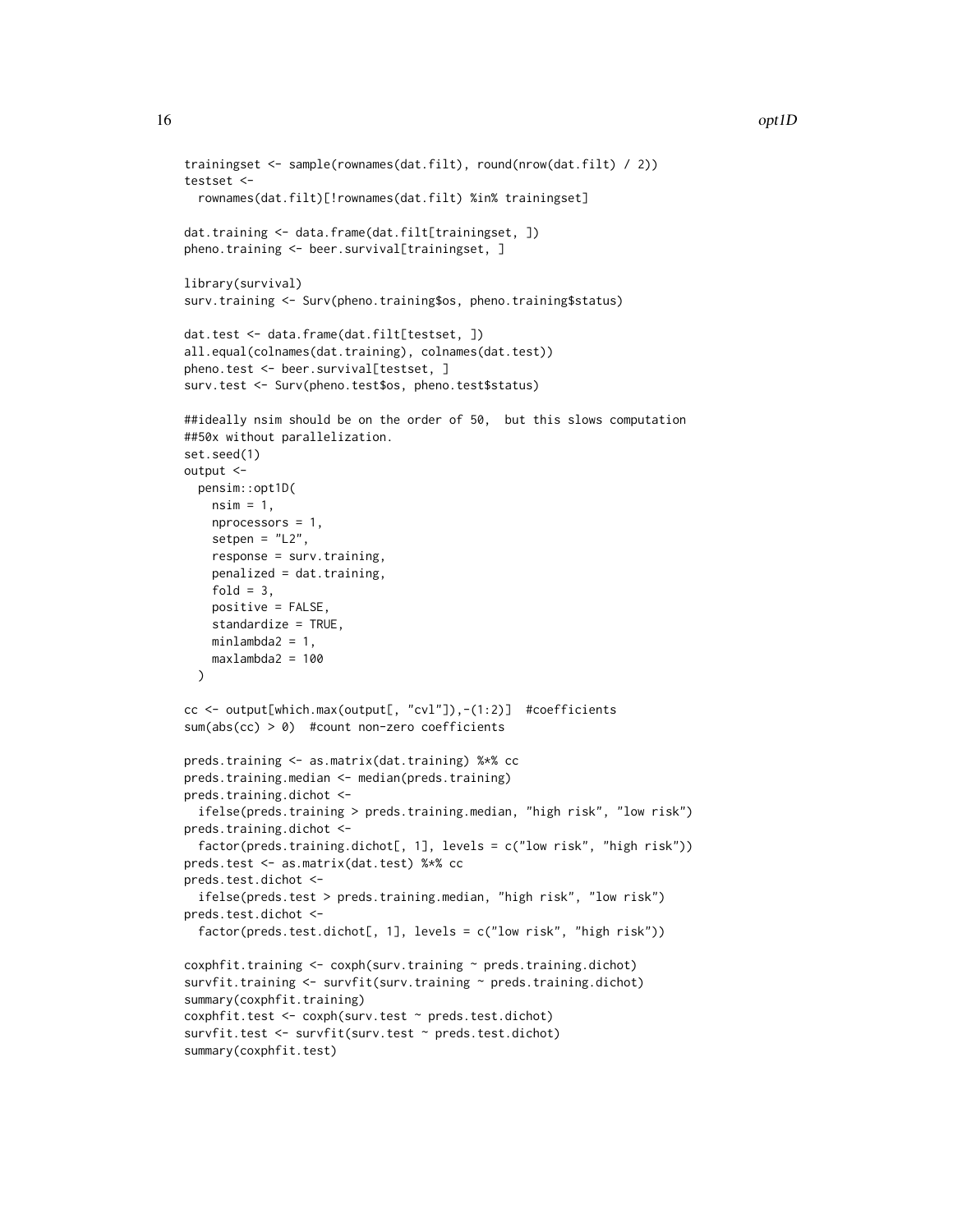opt ID and the contract of the contract of the contract of the contract of the contract of the contract of the contract of the contract of the contract of the contract of the contract of the contract of the contract of the

```
(p.training <-
    signif(summary(coxphfit.training)$logtest[3], 2)) #likelihood ratio test
(hr.training <- signif(summary(coxphfit.training)$conf.int[1], 2))
(hr.lower.training <- summary(coxphfit.training)$conf.int[3])
(hr.upper.training <- summary(coxphfit.training)$conf.int[4])
par(mfrow = c(1, 2))plot(
  survfit.training,
  col = c("black", "red"),
  conf.int = FALSE,
  xlab = "Months",
  main = "TRAINING",
 ylab = "Overall survival"
)
xmax <- par("usr")[2] - 50
text(
 x = xmax,
 y = 0.4,
 lab = paste("HR=", hr.training),
 pos = 2\lambdatext(
  x = xmax,
  y = 0.3,
  lab = paste("p=", p.training, "", sep = "");pos = 2)
tmp <- summary(preds.training.dichot)
text(
 x = c(xmax, xmax),
 y = c(0.2, 0.1),
 lab = paste(tmp, names(tmp)),
 col = 1:2,
  pos = 2\lambda(p.test <-
    signif(summary(coxphfit.test)$logtest[3], 2)) #likelihood ratio test
(hr.test <- signif(summary(coxphfit.test)$conf.int[1], 2))
(hr.lower.test <- summary(coxphfit.test)$conf.int[3])
(hr.upper.test <- summary(coxphfit.test)$conf.int[4])
plot(
  survfit.test,
  col = c("black", "red"),
  conf.int = FALSE,
  xlab = "Months",
  main = "TEST"
\lambdatext(
  x = xmax,
  y = 0.4,
  lab = paste("HR=", hr.test),
  pos = 2
```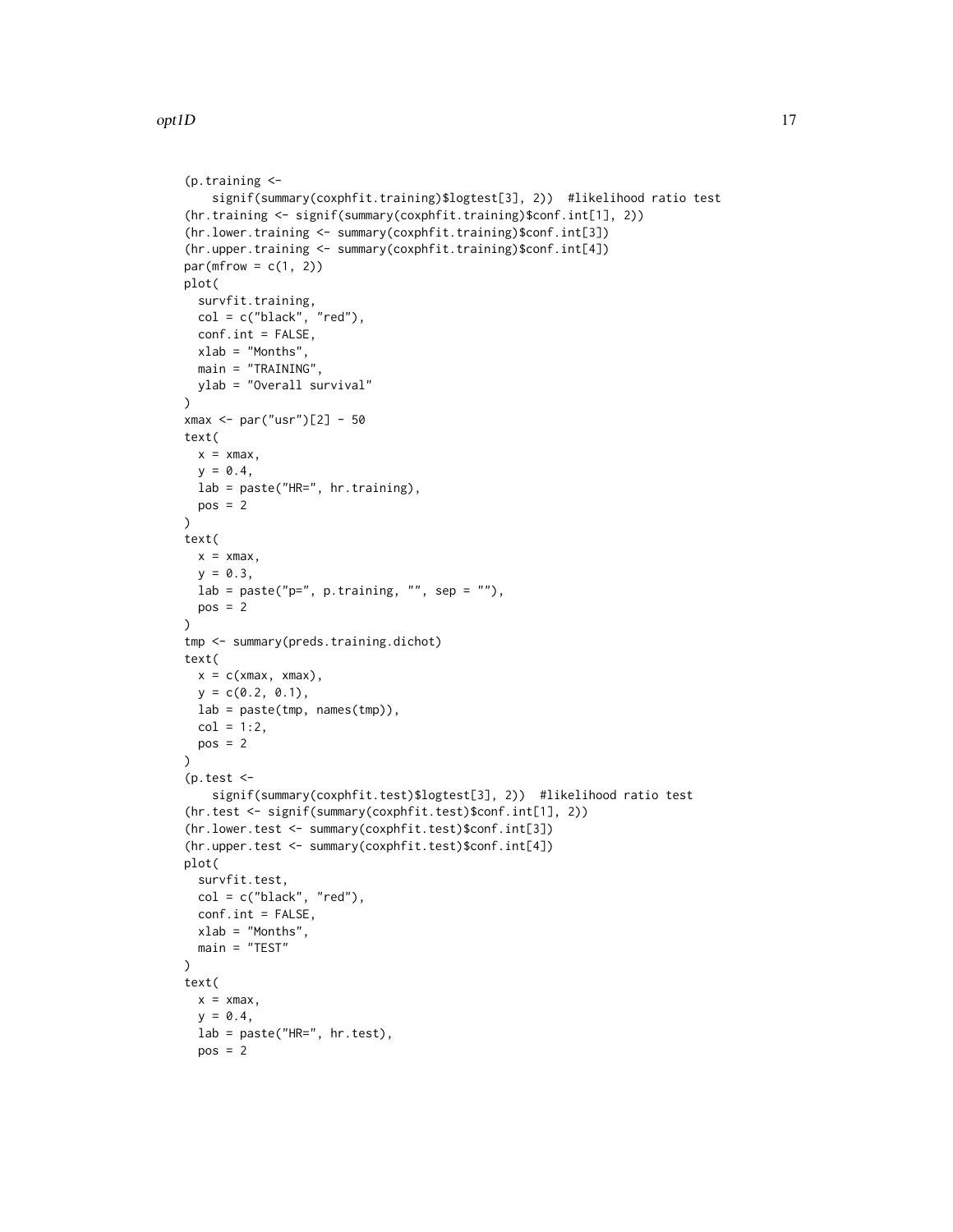```
\mathcal{L}text(
  x = xmax,y = 0.3,
  lab = paste("p=", p.test, "", sep = "");pos = 2\mathcal{L}tmp <- summary(preds.test.dichot)
text(
  x = c(xmax, xmax),
  y = c(0.2, 0.1),lab = paste(tmp, names(tmp)),
  col = 1:2,pos = 2\mathcal{L}
```
opt2D *Parallelized, two-dimensional tuning of Elastic Net L1/L2 penalties*

## Description

This function implements parallelized two-dimensional optimization of Elastic Net penalty parameters. This is accomplished by scanning a regular grid of L1/L2 penalties, then using the top five CVL penalty combinations from this grid as starting points for the convex optimization problem.

#### Usage

```
opt2D(nsim,
      L1range = c(0.001, 100),
      L2range = c(0.001, 100),
      dofirst = "both",
      nprocessors = 1,
      L1gridsize = 10, L2gridsize = 10,
      cl = NULL,...)
```
## Arguments

| nsim        | Number of times to repeat the simulation (around 50 is suggested)                                                                                       |
|-------------|---------------------------------------------------------------------------------------------------------------------------------------------------------|
| L1range     | numeric vector of length two, giving minimum and maximum constraints on the<br>L1 penalty                                                               |
| L2range     | numeric vector of length two, giving minimum and maximum constraints on the<br>L <sub>2</sub> penalty                                                   |
| dofirst     | "L1" to optimize L1 followed by L2, "L2" to optimize L2 followed by L1, or<br>"both" to optimize both simultaneously in a two-dimensional optimization. |
| nprocessors | An integer number of processors to use.                                                                                                                 |
| L1gridsize  | Number of values of the L1 penalty in the regular grid of L1/L2 penalties                                                                               |

<span id="page-17-0"></span>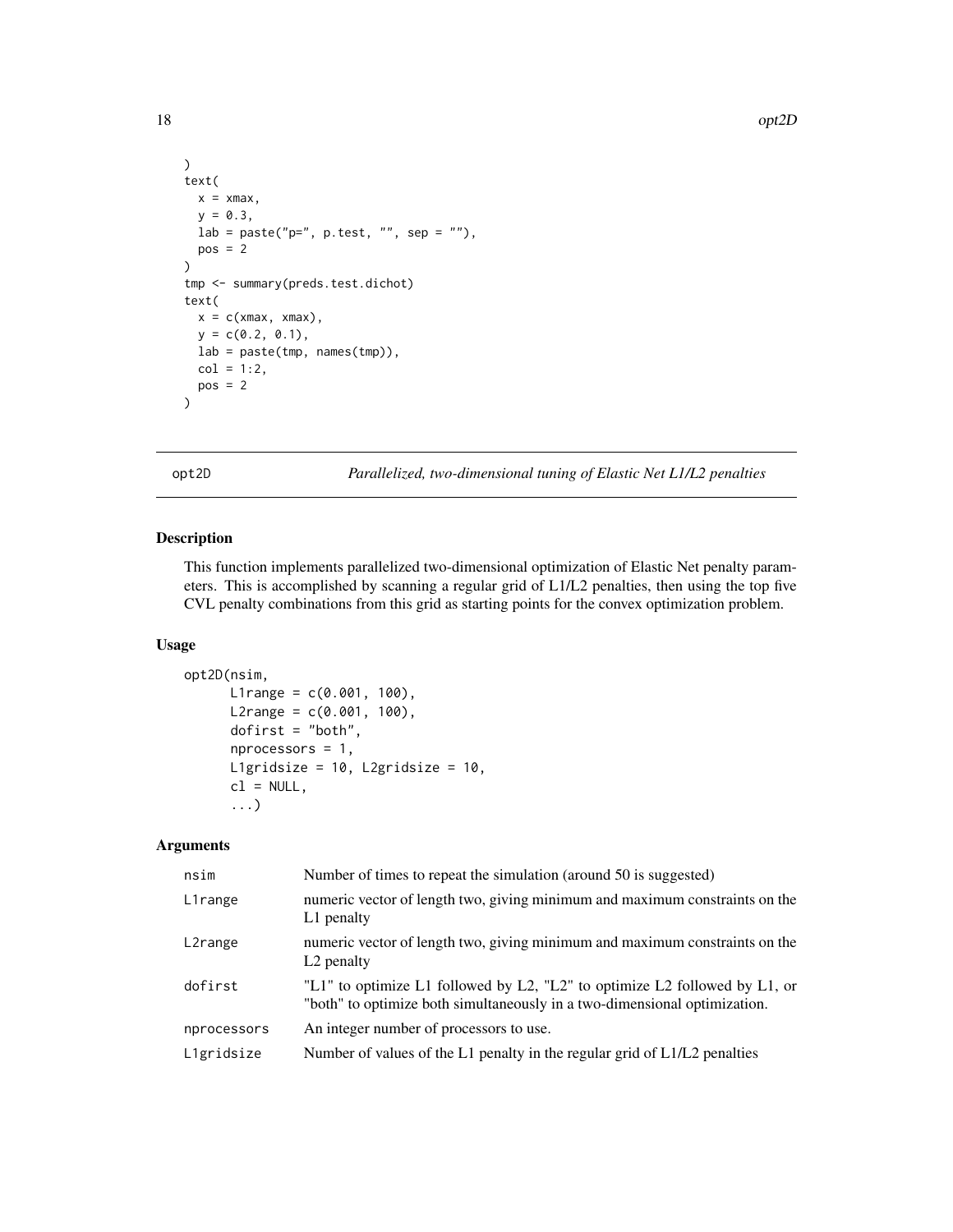#### opt2D 19

| L2gridsize | Number of values of the L2 penalty in the regular grid of L1/L2 penalties                                                                                                                                                                                                                                                                                                                                                                                         |
|------------|-------------------------------------------------------------------------------------------------------------------------------------------------------------------------------------------------------------------------------------------------------------------------------------------------------------------------------------------------------------------------------------------------------------------------------------------------------------------|
| cl         | Optional cluster object created with the makeCluster() function of the parallel<br>package. If this is not set, pensim calls makeCluster(nprocessors, type="SOCK").<br>Setting this parameter can enable parallelization in more diverse scenarios than<br>multi-core desktops; see the documentation for the parallel package. Note that if<br>cl is user-defined, this function will not automatically run parallel::stopCluster()<br>to shut down the cluster. |
| $\cdots$   | arguments passed on to optL1 and optL2 (dofirst="L1" or "L2"), or cvl (dofirst="both")<br>functions of the penalized R package                                                                                                                                                                                                                                                                                                                                    |

## Details

This function sets up a SNOW (Simple Network of Workstations) "sock" cluster to parallelize the task of repeated tunings the Elastic Net penalty parameters. Three methods are implemented, as described by Waldron et al. (2011): lambda1 followed by lambda2 (lambda1-lambda2), lambda2 followed by lambda1 (lambda2-lambda1), and lambda1 with lambda2 simultaneously (lambda1+lambda2). Tuning of the penalty parameters is done by the optL1 or optL2 functions of the penalized R package.

#### Value

Returns a matrix with the following columns:

| L1                       | optimized value of the L1 penalty parameter                                         |  |
|--------------------------|-------------------------------------------------------------------------------------|--|
| L2                       | optimized value of the L2 penalty parameter                                         |  |
| cvl                      | optimized cross-validated likelihood                                                |  |
| convergence              | 0 if the optimization converged, non-zero otherwise (see stats: optime for details) |  |
| fncalls                  | number of calls to cvl function during optimization                                 |  |
| coef_1, coef_2, , coef_n |                                                                                     |  |
|                          | argmax coefficients for the model with this value of the tuning parameter           |  |

The matrix contains one row for each repeat of the regression.

#### Note

Depends on the R packages: penalized, parallel, rlecuyer

#### Author(s)

Levi Waldron et al.

## References

Waldron L, Pintilie M, Tsao M-S, Shepherd FA, Huttenhower C\*, Jurisica I\*: Optimized application of penalized regression methods to diverse genomic data. Bioinformatics 2011, 27:3399-3406. (\*equal contribution)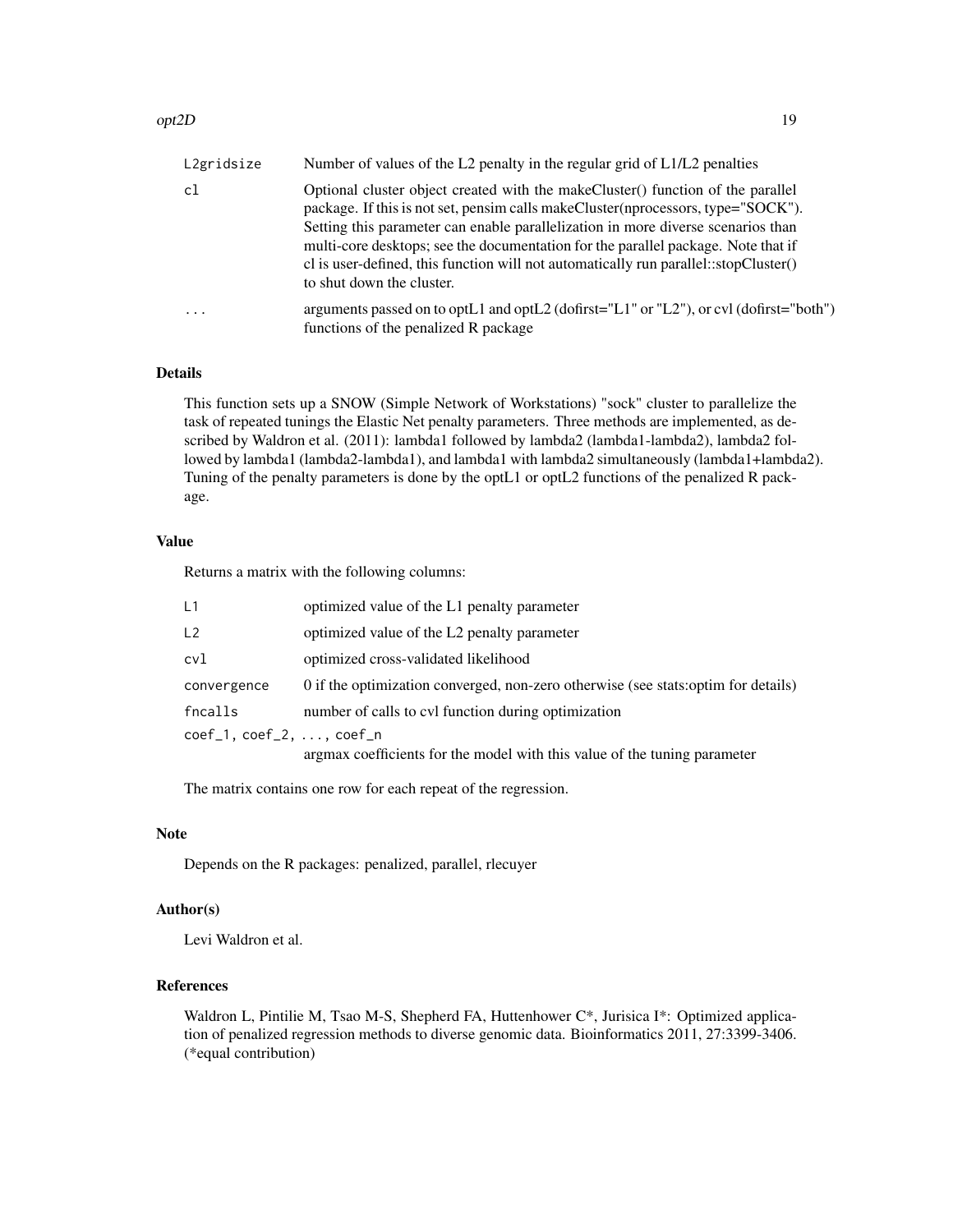## See Also

optL1, optL2, cvl

## Examples

```
data(beer.exprs)
data(beer.survival)
```

```
## Select just 100 genes to speed computation:
set.seed(1)
beer.exprs.sample <- beer.exprs[sample(1:nrow(beer.exprs), 100),]
## Apply an unreasonably strict gene filter here to speed computation
## time for the Elastic Net example.
gene.quant \leq apply(beer.exprs.sample, 1, quantile, probs = 0.75)
dat.filt <- beer.exprs.sample[gene.quant > log2(150),]
gene.iqr <- apply(dat.filt, 1, IQR)
dat.filt <- as.matrix(dat.filt[gene.iqr > 1,])
dat.filt <- t(dat.filt)
```

```
## Define training and test sets
set.seed(9)
trainingset <- sample(rownames(dat.filt), round(nrow(dat.filt) / 2))
testset <-
```

```
rownames(dat.filt)[!rownames(dat.filt) %in% trainingset]
```

```
dat.training <- data.frame(dat.filt[trainingset,])
pheno.training <- beer.survival[trainingset,]
```

```
library(survival)
surv.training <- Surv(pheno.training$os, pheno.training$status)
```

```
dat.test <- data.frame(dat.filt[testset,])
all.equal(colnames(dat.training), colnames(dat.test))
pheno.test <- beer.survival[testset,]
surv.test <- Surv(pheno.test$os, pheno.test$status)
```

```
set.seed(1)
##ideally set nsim=50, fold=10, but this takes 100x longer.
system.time(
 output <- opt2D(
   nsim = 1,
   L1range = c(0.1, 1),
   L2range = c(20, 1000),
   dofirst = "both",nprocessors = 1,
   response = surv.training,
   penalized = dat.training,
   fold = 5,
   positive = FALSE,
   standardize = TRUE
```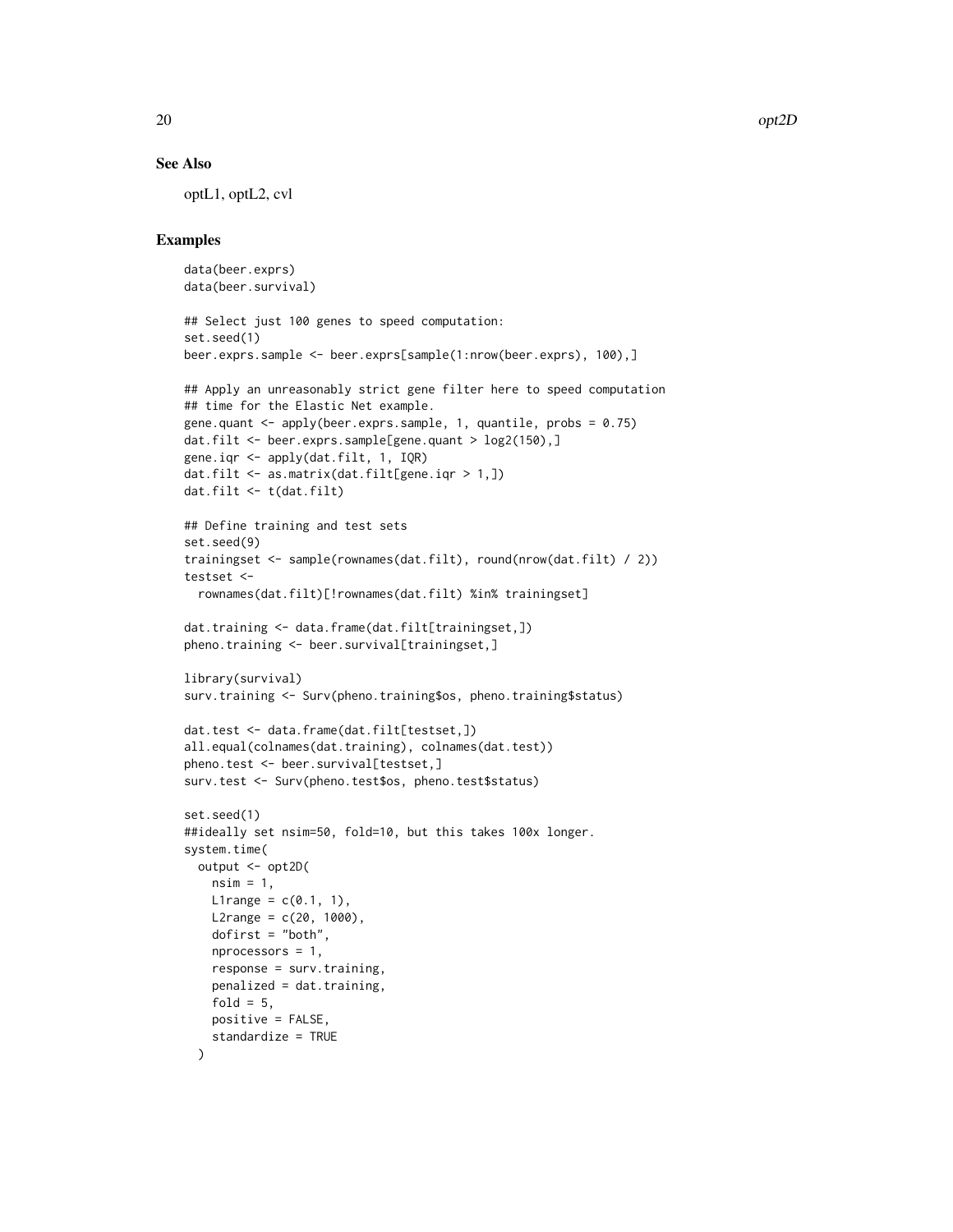)

```
cc <- output[which.max(output[, "cvl"]),-1:-5]
output[which.max(output[, "cvl"]), 1:5] #small L1, large L2
sum(abs(cc) > 0) #number of non-zero coefficients
preds.training <- as.matrix(dat.training) %*% cc
preds.training.median <- median(preds.training)
preds.training.dichot <-
  ifelse(preds.training > preds.training.median, "high risk", "low risk")
preds.training.dichot <-
  factor(preds.training.dichot[, 1], levels = c("low risk", "high risk"))
preds.test <- as.matrix(dat.test) %*% cc
preds.test.dichot <-
  ifelse(preds.test > preds.training.median, "high risk", "low risk")
preds.test.dichot <-
  factor(preds.test.dichot[, 1], levels = c("low risk", "high risk"))
coxphfit.training <- coxph(surv.training ~ preds.training.dichot)
survfit.training <- survfit(surv.training ~ preds.training.dichot)
summary(coxphfit.training)
coxphfit.test <- coxph(surv.test ~ preds.test.dichot)
survfit.test <- survfit(surv.test ~ preds.test.dichot)
summary(coxphfit.test)
(p.training <-
    signif(summary(coxphfit.training)$logtest[3], 2)) #likelihood ratio test
(hr.training <- signif(summary(coxphfit.training)$conf.int[1], 2))
(hr.lower.training <- summary(coxphfit.training)$conf.int[3])
(hr.upper.training <- summary(coxphfit.training)$conf.int[4])
par(mfrow = c(1, 2))plot(
  survfit.training,
  col = c("black", "red"),conf.int = FALSE,
  xlab = "Months",
  main = "TRAINING",
  ylab = "Overall survival"
)
xmax <- par("usr")[2] - 50
text(
  x = xmax,y = 0.4,
  lab = paste("HR=", hr.training),
  pos = 2\lambdatext(
  x = xmax,
  y = 0.3,
 lab = paste("p=", p.training, "", sep = "");pos = 2\lambdatmp <- summary(preds.training.dichot)
```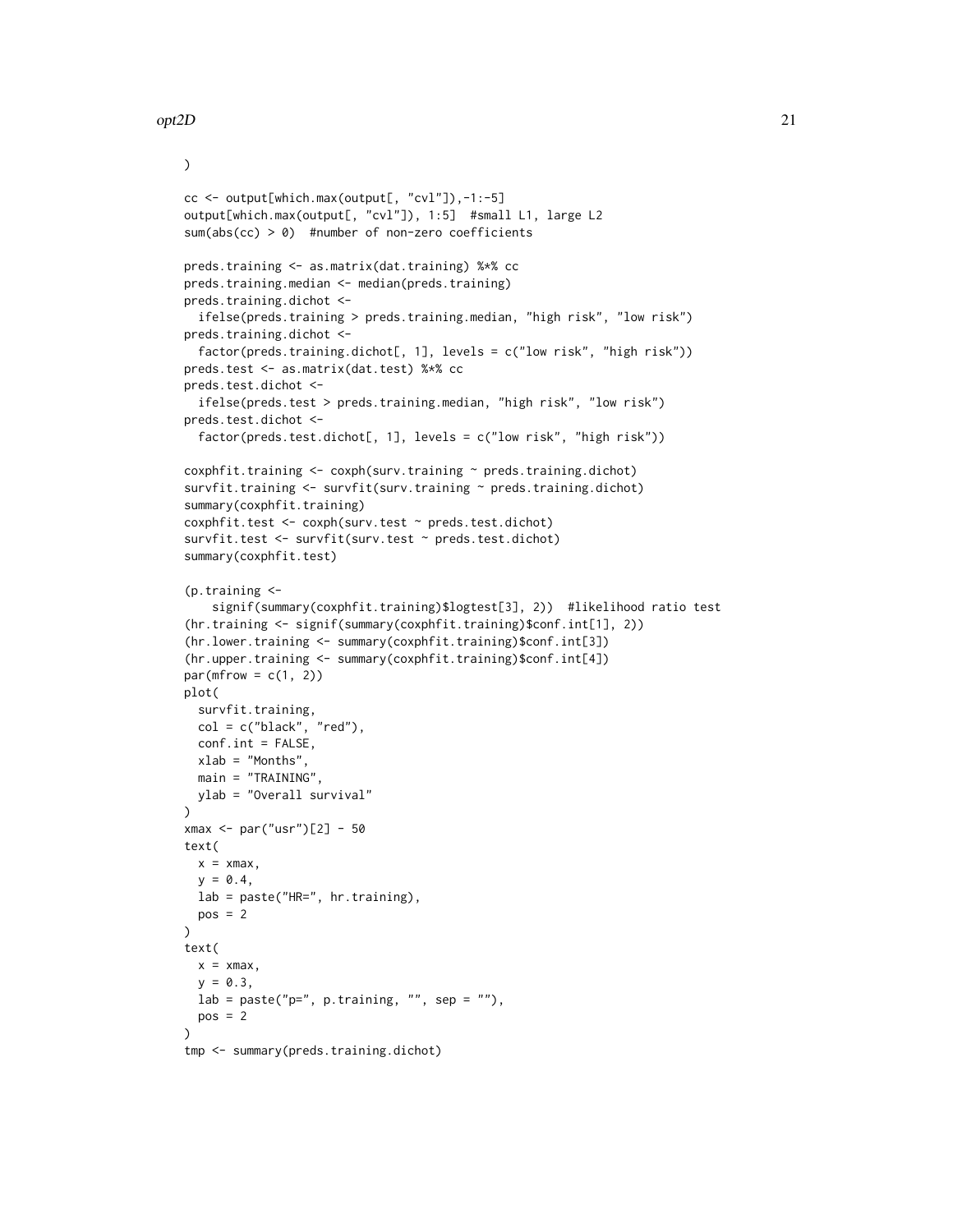```
text(
  x = xmax,
  y = c(0.2, 0.1),lab = paste(tmp, names(tmp)),col = 1:2,pos = 2)
## Now the test set.
## in the test set, HR=1.7 is not significant - not surprising with the
## overly strict non-specific pre-filter (IQR>1, 75th percentile > log2(150)
(p.test <-
    signif(summary(coxphfit.test)$logtest[3], 2)) #likelihood ratio test
(hr.test <- signif(summary(coxphfit.test)$conf.int[1], 2))
(hr.lower.test <- summary(coxphfit.test)$conf.int[3])
(hr.upper.test <- summary(coxphfit.test)$conf.int[4])
plot(
  survfit.test,
  col = c("black", "red"),
  conf.int = FALSE,
  xlab = "Months",
  main = "TEST"
\lambdatext(
  x = xmax,
  y = 0.4,
  lab = paste("HR=", hr.test),
  pos = 2)
text(
  x = xmax,
  y = 0.3,
  lab = paste("p=", p.test, "", sep = "");pos = 2)
tmp <- summary(preds.test.dichot)
text(
  x = xmax,
  y = c(0.2, 0.1),lab = paste(tmp, names(tmp)),
  col = 1:2,
  pos = 2)
```
scan.l1l2 *Function calculate cross-validated likelihood on a regular grid of L1/L2 penalties*

## Description

This function generates a grid of values of L1/L2 penalties, then calculated cross-validated likelihood at each point on the grid. The grid can be regular (linear progression of the penalty values), or

<span id="page-21-0"></span>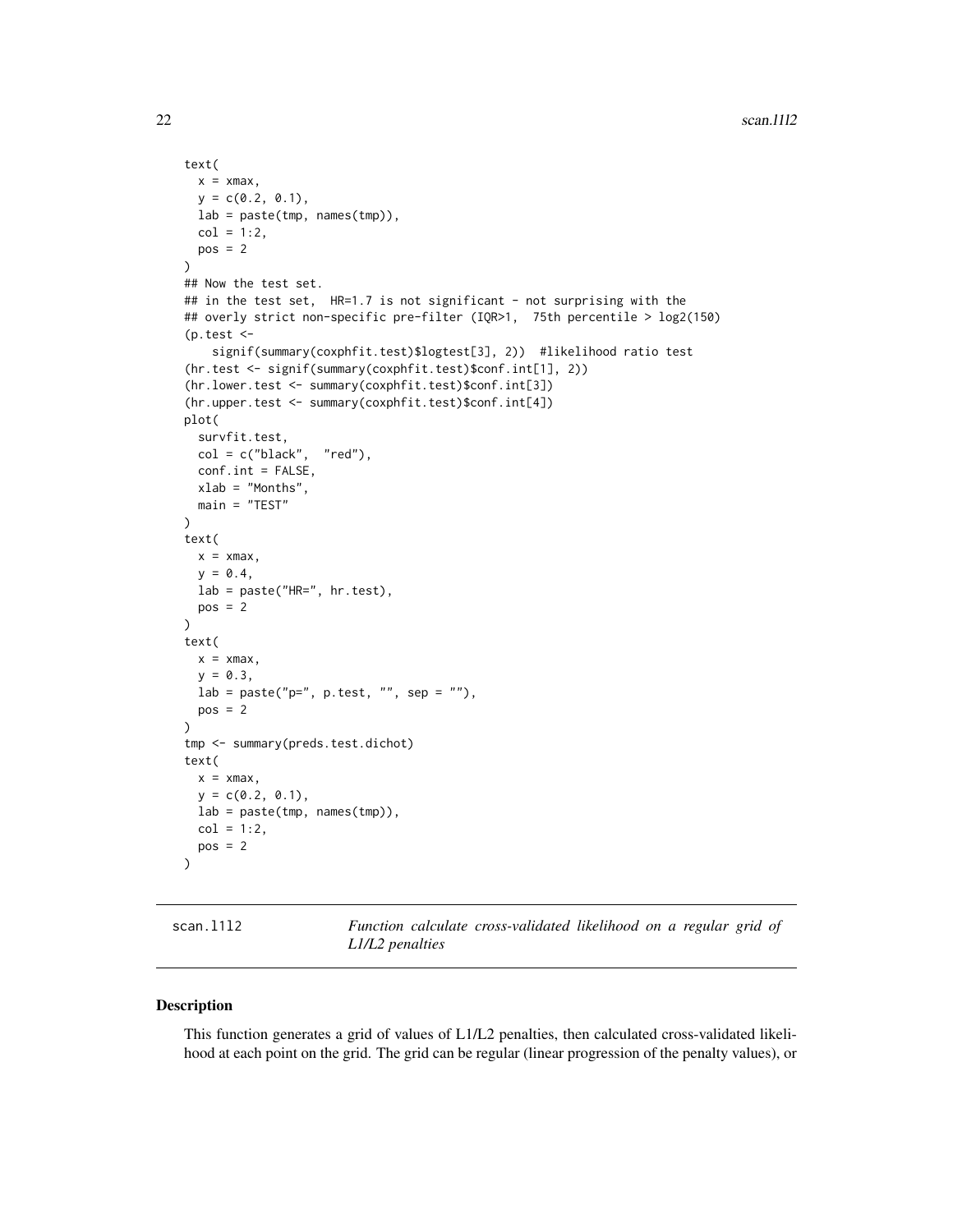#### scan.l1l2 23

polynomial (finer grid for small penalty values, and coarser grid for larger penalty values).

## Usage

```
scan.1112(L1range = c(0.1, 100.1),
         L2range = c(0.1, 100.1),
         L1.ngrid = 50,
         L2.ngrid = 50,
         nprocessors = 1,
         polydegree = 1,
         cl = NULL,...)
```
## Arguments

| L1range     | numeric vector of length two, giving minimum and maximum constraints on the<br>L1 penalty                                                                                                                                                                                                                                                                                                                                                                         |  |
|-------------|-------------------------------------------------------------------------------------------------------------------------------------------------------------------------------------------------------------------------------------------------------------------------------------------------------------------------------------------------------------------------------------------------------------------------------------------------------------------|--|
| L2range     | numeric vector of length two, giving minimum and maximum constraints on the<br>L <sub>2</sub> penalty                                                                                                                                                                                                                                                                                                                                                             |  |
| L1.ngrid    | Number of values of the L1 penalty in the regular grid of L1/L2 penalties                                                                                                                                                                                                                                                                                                                                                                                         |  |
| L2.ngrid    | Number of values of the L2 penalty in the regular grid of L1/L2 penalties                                                                                                                                                                                                                                                                                                                                                                                         |  |
| nprocessors | An integer number of processors to use.                                                                                                                                                                                                                                                                                                                                                                                                                           |  |
| polydegree  | power of the polynomial on which the L1/L2 penalty values are fit. ie if polyde-<br>gree=2, penalty values could be $y=x^2$ , $x=1,2,3,$ , so $y=1,4,9,$                                                                                                                                                                                                                                                                                                          |  |
| cl          | Optional cluster object created with the makeCluster() function of the parallel<br>package. If this is not set, pensim calls makeCluster(nprocessors, type="SOCK").<br>Setting this parameter can enable parallelization in more diverse scenarios than<br>multi-core desktops; see the documentation for the parallel package. Note that if<br>cl is user-defined, this function will not automatically run parallel::stopCluster()<br>to shut down the cluster. |  |
| $\cdots$    | arguments passed on to cvl function of the penalized R package                                                                                                                                                                                                                                                                                                                                                                                                    |  |

## Details

This function sets up a SNOW (Simple Network of Workstations) "sock" cluster to parallelize the task of scanning a grid of penalty values to search for suitable starting values for two-dimensional optimization of the Elastic Net.

#### Value

| cvl     | matrix of cvl values along the grid                |
|---------|----------------------------------------------------|
| L1range | range of L1 penalties to scan                      |
| L2range | range of L2 penalties to scan                      |
| xlab    | A text string indicating the range of L1 penalties |
| ylab    | A text string giving the range of L2 penalties     |
| zlab    | A text string giving the range of cvl values       |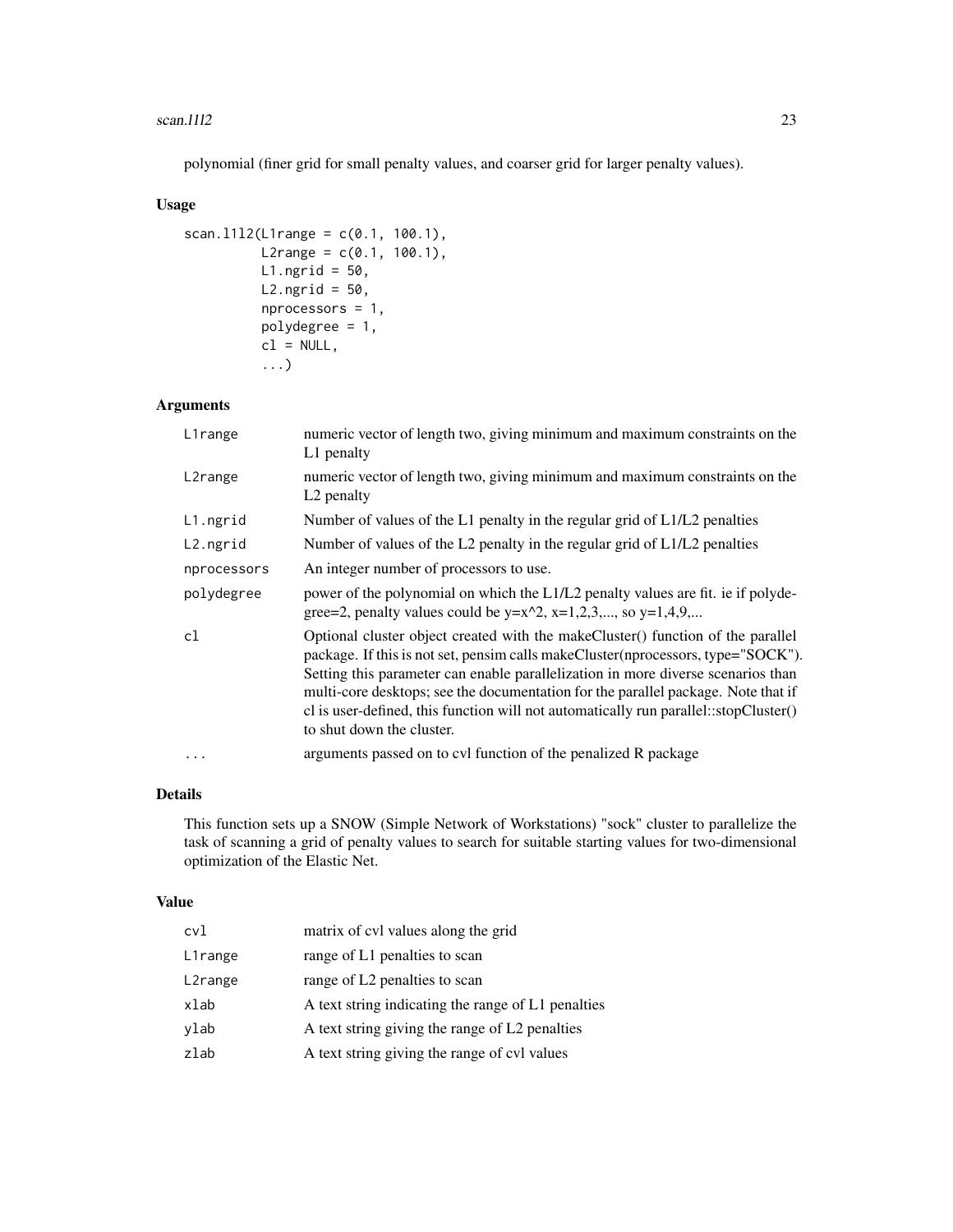note A note to the user that rows of cvl correspond to values of lambda1, columns to lambda2

#### Note

Depends on the R packages: penalized, parallel, rlecuyer

#### Author(s)

Levi Waldron et al.

## References

Waldron L, Pintilie M, Tsao M-S, Shepherd FA, Huttenhower C\*, Jurisica I\*: Optimized application of penalized regression methods to diverse genomic data. Bioinformatics 2011, 27:3399-3406. (\*equal contribution)

#### See Also

cvl

## Examples

```
data(beer.exprs)
data(beer.survival)
##select just 250 genes to speed computation:
set.seed(1)
beer.exprs.sample <- beer.exprs[sample(1:nrow(beer.exprs), 250), ]
gene.quant <- apply(beer.exprs.sample, 1, quantile, probs = 0.75)
dat.filt <- beer.exprs.sample[gene.quant > log2(150), ]
gene.iqr <- apply(dat.filt, 1, IQR)
dat.filt <- as.matrix(dat.filt[gene.iqr > 1, ])
dat.filt <- t(dat.filt)
## Define training and test sets
set.seed(9)
trainingset <- sample(rownames(dat.filt), round(nrow(dat.filt) / 2))
testset <- rownames(dat.filt)[!rownames(dat.filt) %in% trainingset]
dat.training <- data.frame(dat.filt[trainingset, ])
pheno.training <- beer.survival[trainingset, ]
library(survival)
surv.training <- Surv(pheno.training$os, pheno.training$status)
dat.test <- data.frame(dat.filt[testset, ])
all.equal(colnames(dat.training), colnames(dat.test))
pheno.test <- beer.survival[testset, ]
surv.test <- Surv(pheno.test$os, pheno.test$status)
```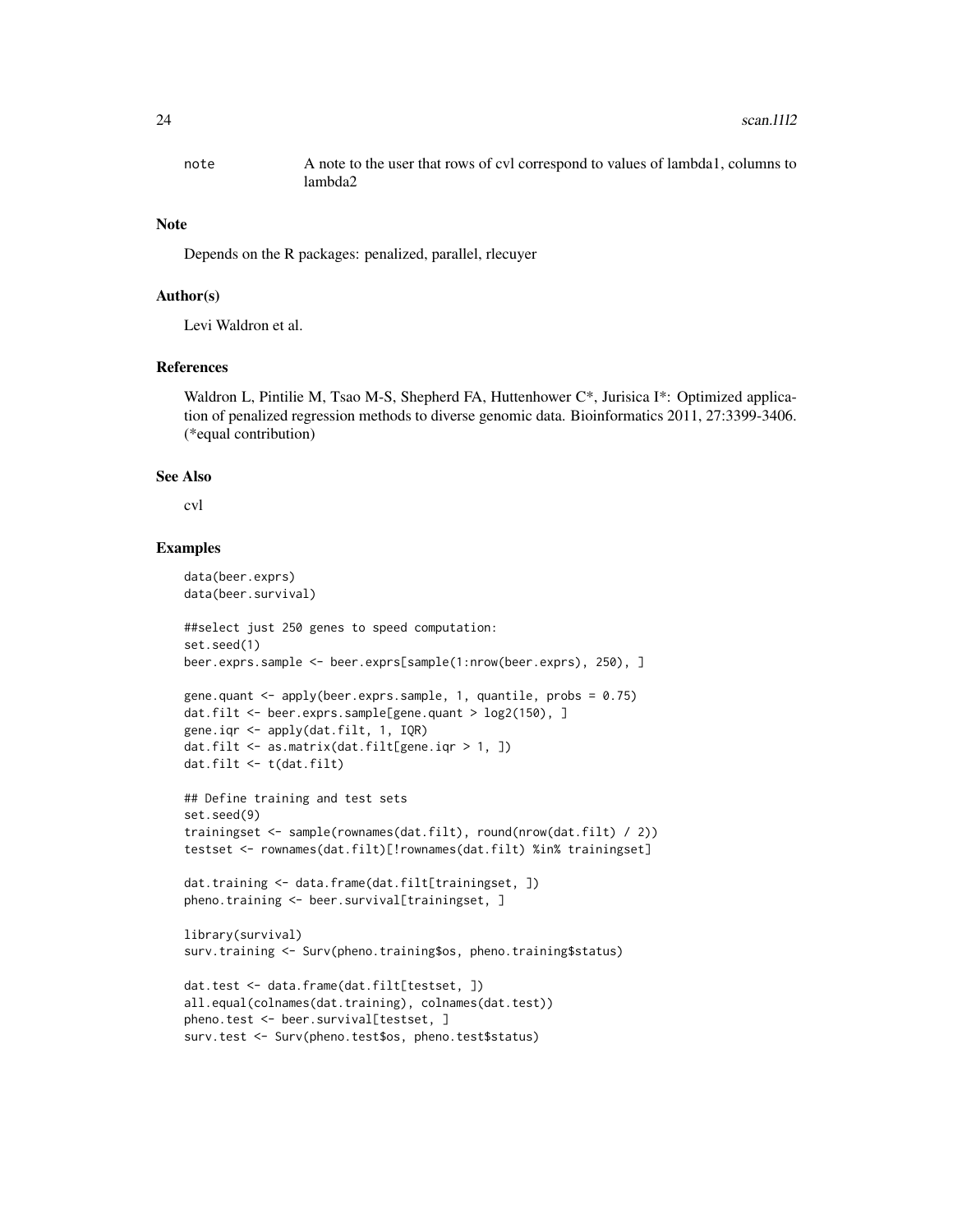#### scan.l1l2 25

```
set.seed(9)
system.time(
 output <- scan.l1l2(
   L1range = c(0.2, 3.2),
   L2range = c(2, 30),
   L1.ngrid = 10,
   L2.ngrid = 10,
   polydegree = 1,
   nprocessors = 1,
   response = surv.training,
   penalized = dat.training,
   fold = 4,
   positive = FALSE,
   standardize = TRUE
 )
)
##Note that the cvl surface is not smooth because a different folding of
##the data was used for each cvl calculation
image(
 x = seq(output$L1range[1], output$L1range[2], length.out = nrow(output$cvl)),
 y = seq(output$L2range[1], output$L2range[2], length.out = ncol(output$cvl)),
 z = output$cvl,
  xlab = "lambda1",
 ylab = "lambda2",
  main = "red is higher cross-validated likelihood"
\mathcal{L}
```